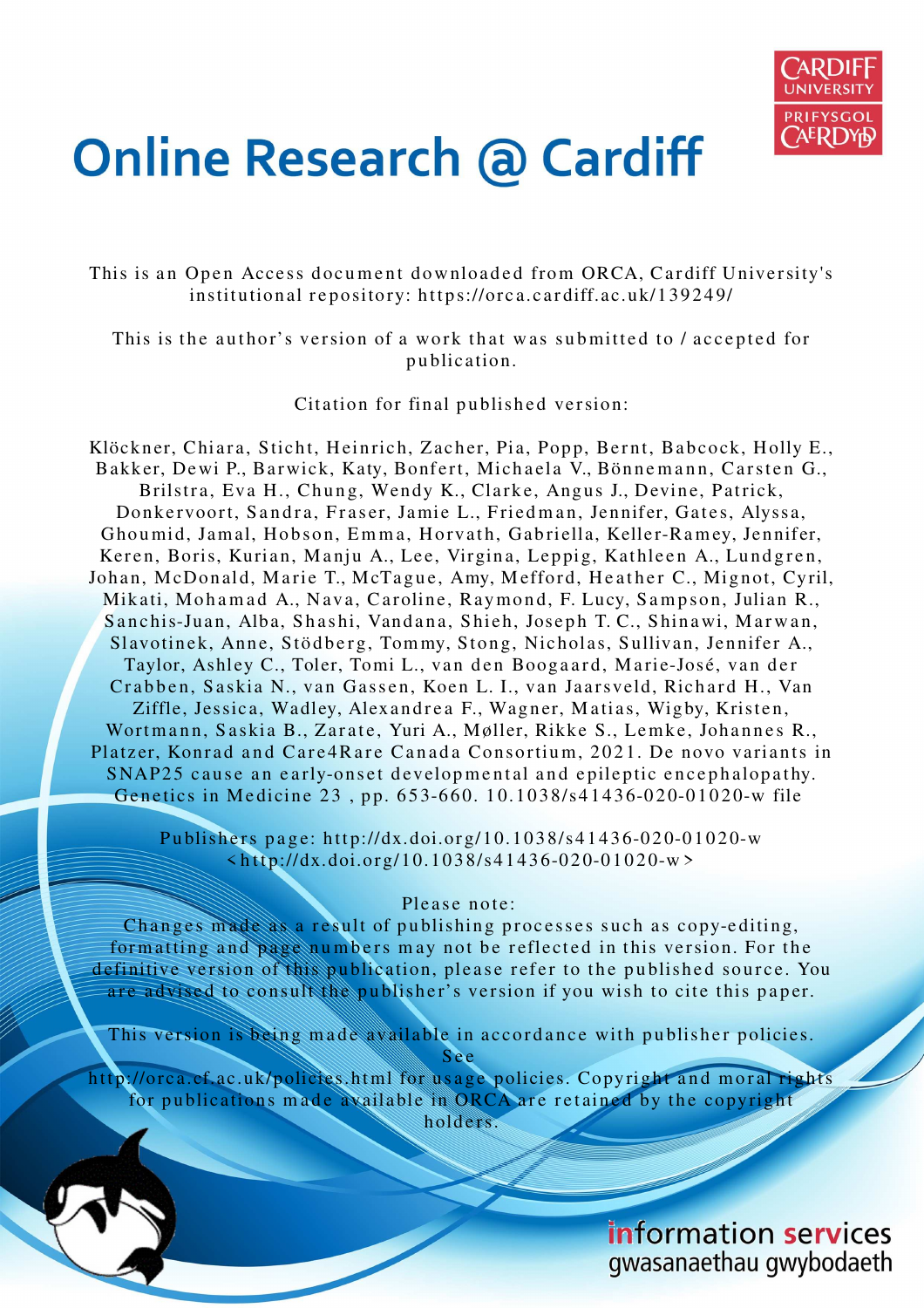## **De novo variants in SNAP25 cause an early-onset developmental and epileptic encephalopathy**

Chiara Klöckner,<sup>[1](#page-2-0)</sup> Heinrich Sticht, PhD,<sup>[2](#page-2-1)</sup> Pia Zacher, MD,<sup>[3](#page-2-2)</sup> Bernt Popp[,](#page-2-0) MD,<sup>1</sup> Holly E. Babcock, MS, CGC,<sup>4</sup> Dewi P. Bakker, MD, PhD,<sup>[5](#page-2-4)</sup> Katy Barwick, PhD,<sup>[6](#page-2-5)</sup> Michaela V. Bonfert[,](#page-2-6) MD,<sup>7</sup> Carsten G.Bönnemann, MD,<sup>8</sup> Eva H. Brilstra, MD, PhD,<sup>9</sup> Care4 Rare Canada Consortium, Wendy K. Chung, MD, PhD,[10](#page-2-9) Angus J. Clarke, DM, FRCP,[11](#page-2-10) Patrick Devine, MD, PhD,[12](#page-2-11) Sandra Donkervoort,MS, CGC,<sup>8</sup> Jamie L. Fraser MD, PhD, FACMG,<sup>[13](#page-2-12)</sup> Jennifer Friedman, MD,<sup>[14](#page-2-13)</sup> Alyssa Gates, MS, CGC,<sup>[15](#page-2-14)</sup> Jamal Ghoumid, MD, PhD,<sup>[16](#page-2-15)</sup> Emma Hobson, MD,<sup>[17](#page-2-16)</sup> Gabriella Horvath, MD, PhD,<sup>[18](#page-2-17)</sup> Jennifer Keller-Ramey, PhD, FACMG,<sup>[19](#page-2-18)</sup> Boris Keren, MD, PhD,<sup>[20](#page-2-19)</sup> Manju A. Kurian, PhD,<sup>[6](#page-2-5)</sup> Virgina Lee, MD,<sup>[21](#page-2-20)</sup> Kathleen A. Leppig, MD,<sup>[15](#page-2-14)</sup> Johan Lundgren, MD,<sup>[22](#page-2-21)</sup> Marie T. McDonald, MD,<sup>[23](#page-2-22)</sup> Amy McTague, PhD,<sup>[6](#page-2-5)</sup> Heather C. Mefford, MD, PhD,<sup>[24](#page-2-23)</sup> Cyril Mignot, MD, PhD,<sup>[25](#page-2-24)</sup> Mohamad A. Mikati, MD,<sup>[26](#page-2-25)</sup> Caroline Nava, MD, PhD,<sup>[27](#page-2-26)</sup> F. Lucy Raymond, MD, PhD,<sup>[28,](#page-2-27)[29](#page-2-28)</sup> Julian R. Sampson, DM,<sup>[11](#page-2-10)</sup> Alba Sanchis-Juan, PhD, [28,](#page-2-27)[30](#page-2-29) Vandana Shashi, MD, [23](#page-2-22) Joseph T.C. Shieh, MD, PhD,<sup>[31](#page-2-30)</sup> Marwan Shinawi, MD,<sup>[32](#page-2-31)</sup> Anne Slavotinek, MB, BS, PhD,<sup>31</sup> Tommy Stödberg, MD,<sup>[33](#page-2-32)</sup> Nicholas Stong, PhD,<sup>[34](#page-2-33)</sup> Jennifer A, Sullivan, MS,<sup>[23](#page-2-22)</sup> Ashley C, Taylor, MHS, PA-C,<sup>[35](#page-2-34)</sup> Tomi L. Toler, MS,<sup>[32](#page-2-31)</sup> Marie-José van den Boogaard, MD, PhD,<sup>[9](#page-2-8)</sup> Saskia N. van der Crabben, MD, PhD,<sup>[36](#page-2-35)</sup>Koen L.I. van Gassen, PhD,<sup>9</sup> Richard H. van Jaarsveld, PhD,<sup>9</sup> Jessica Van Ziffle, PhD, FACMG,<sup>[12](#page-2-11)</sup> Alexandrea F. Wadley, MD,<sup>[37](#page-2-36)</sup> Matias Wagner, MD,<sup>[38](#page-2-37)</sup> Kristen Wigby, MD,<sup>[39](#page-3-0)</sup> Saskia B. Wortmann, MD, PhD,<sup>[40,](#page-3-1)[41](#page-3-2)</sup> Yuri A. Zarate, MD, MBA,<sup>[42](#page-3-3)</sup> Rikke S. Møller, PhD,<sup>[43](#page-3-4)[,44](#page-3-5)</sup> Johannes R. Lemke, MD,<sup>[1](#page-2-0)</sup> Konrad Platzer, MD<sup>1</sup>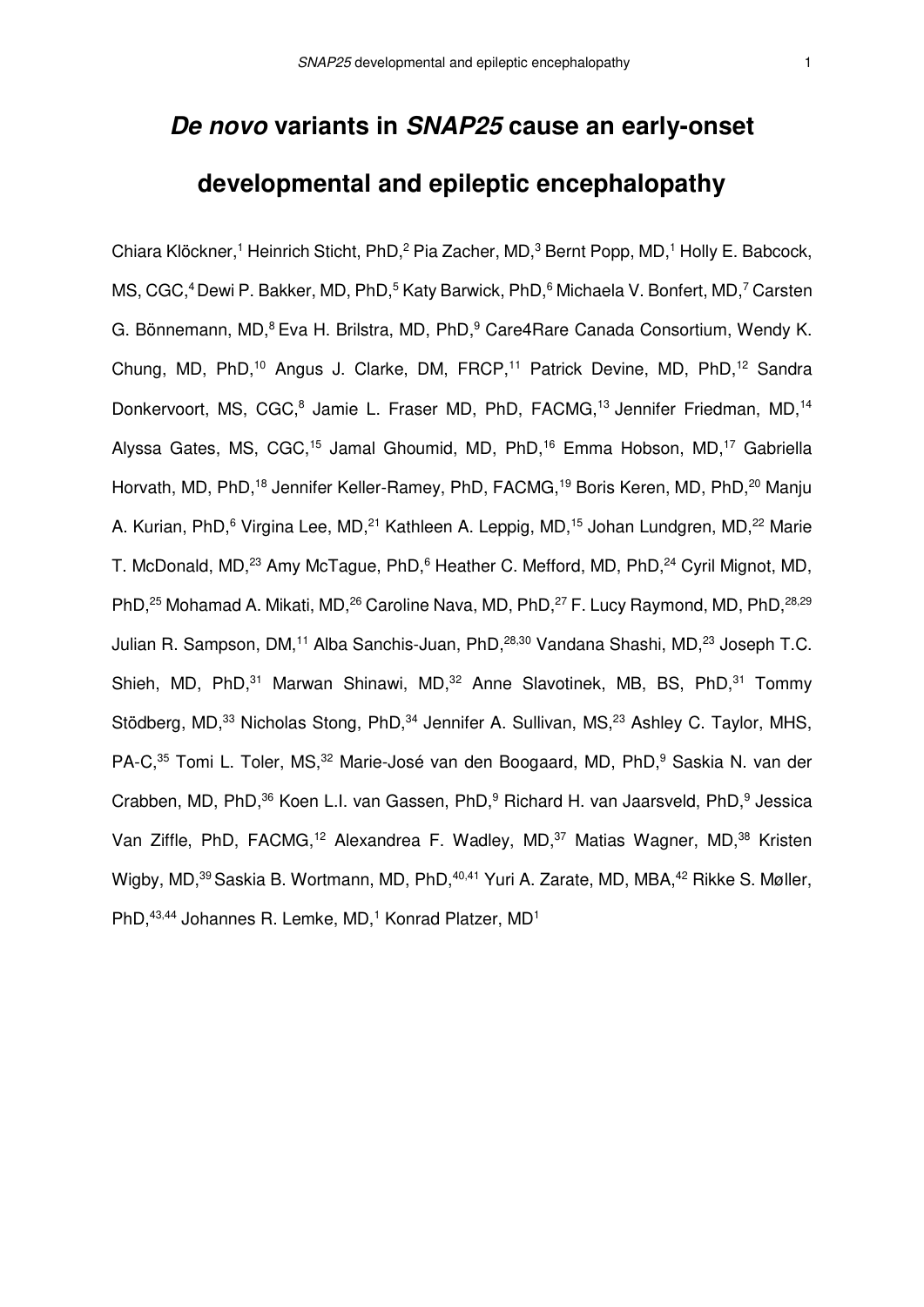- <span id="page-2-0"></span>1 Institute of Human Genetics, University of Leipzig Medical Center, Leipzig, Germany.
- <span id="page-2-1"></span>Institute of Biochemistry, Friedrich-Alexander-Universität Erlangen-Nürnberg, Erlangen, Germany.
- <span id="page-2-2"></span>The Saxon Epilepsy Center Kleinwachau, Radeberg, Germany.
- <span id="page-2-3"></span>Rare Disease Institute, Children's National Hospital, Washington, DC, USA.
- <span id="page-2-4"></span>Department of Child Neurology, Amsterdam University Medical Centers, Amsterdam, The Netherlands.
- <span id="page-2-5"></span>Institute of Child Health, University Collge London, 30 Guilford St, Holborn, London WC1N 1EH, UK.
- <span id="page-2-6"></span> Department of Pediatric Neurology and Developmental Medicine and LMU Center for Children with Medical Complexity, Dr. von Hauner Children's Hospital, LMU - University Hospital, Ludwig-Maximilians-Universität, Munich, Germany.
- <span id="page-2-7"></span> Neuromuscular and Neurogenetic Disorders of Childhood Section, National Institute of Neurological Disorders and Stroke, National Institutes of Health, Bethesda, Maryland, USA.
- <span id="page-2-8"></span>Department of Genetics, University Medical Center Utrecht, Utrecht, The Netherlands.
- <span id="page-2-9"></span>Departments of Pediatrics and Medicine, Columbia University Medical Center, New York, NY, USA.
- <span id="page-2-10"></span>Division of Cancer & Genetics, School of Medicine, Cardiff University, Wales, UK.
- <span id="page-2-11"></span>Department of Pathology, University of California San Francisco, 1600 Divisadero Street Room B-620, San Francisco, CA 94115, USA.
- <span id="page-2-12"></span>Rare Disease Institute, Division of Genetics and Metabolism, Children's National Hospital, Washington, DC, USA.
- <span id="page-2-13"></span> Departments of Neurosciences and Pediatrics, University of California San Diego and Division of Neurology, Rady Children's Hospital, San Diego, CA, USA. Rady Children's Institute for Genomic Medicine, San Diego, CA, USA.
- <span id="page-2-14"></span>Department of Genetic Services, Kaiser Permanente Washington, Seattle, WA, 98122, USA.
- <span id="page-2-15"></span>Service de Génétique Clinique, Hôpital Jeanne de Flandre, CHU Lille, France.
- <span id="page-2-16"></span>Yorkshire Clinical Genetics Service, Chapel Allerton Hospital, Leeds, UK.
- <span id="page-2-17"></span>Department of Pediatrics, Division of Biochemical Diseases, University of British Columbia, Vancouver, Canada.
- <span id="page-2-18"></span>GeneDx, 207 Perry Parkway, Gaithersburg, MD 20877, USA.
- <span id="page-2-19"></span>20 APHP, Département de Génétique, Groupe Hospitalier Pitié Salpêtrière, Paris, France.
- <span id="page-2-20"></span>Department of Neurology, University of California San Francisco, San Francisco, California.
- <span id="page-2-21"></span>Institute of Clinical Sciences, Skane University Hospital, Lund, Sweden.
- <span id="page-2-22"></span>Division of Medical Genetics, Department of Pediatrics, Duke University Medical Center, Durham, North Carolina 27710, USA.
- <span id="page-2-23"></span>Division of Genetic Medicine, Department of Pediatrics, University of Washington, Seattle, WA, USA.
- <span id="page-2-24"></span> Département de Génétique, Centre de Référence Déficiences Intellectuelles de Causes Rares, Groupe Hospitalier Pitié Salpêtrière et Hôpital Trousseau, APHP, Sorbonne Université, Paris, France.
- <span id="page-2-25"></span> Division of Pediatric Neurology, Department of Pediatrics, Duke University Medical Center, T0913 Children's Health Center, DUMC Box 3936, Durham, NC, 27710, USA.
- <span id="page-2-26"></span> Sorbonne University, Paris Brain Institute, Inserm U1127, CNRS UMR 7225, AP-HP, Pitié Salpêtrière Hospital, Department of Genetics, F-75013, Paris, France.
- <span id="page-2-27"></span>NIHR BioResource, Cambridge University Hospitals NHS Foundation Trust, Cambridge Biomedical Campus, Cambridge, UK.
- <span id="page-2-28"></span>Department of Medical Genetics, Cambridge Institute for Medical Research, University of Cambridge, UK.
- <span id="page-2-29"></span>Department of Haematology, University of Cambridge, NHS Blood and Transplant Centre, Cambridge, UK.
- <span id="page-2-30"></span> Division of Medical Genetics, University of California, San Francisco, San Francisco, California. Institute for Human Genetics, University of California, San Francisco, San Francisco, California.
- <span id="page-2-31"></span> Department of Pediatrics, Division of Genetics and Genomic Medicine, Washington University School of Medicine, Saint Louis, Missouri, **USA**
- <span id="page-2-32"></span>Department of Women's and Children's Health Karolinska Institutet Stockholm Sweden.
- <span id="page-2-33"></span>Institute for Genomic Medicine, Columbia University, New York, New York, USA.
- <span id="page-2-34"></span>Section of Genetics, Department of Pediatrics, University of Oklahoma Health Sciences Center, Oklahoma City, OK, USA.
- <span id="page-2-35"></span>Department of Clinical Genetics, Amsterdam UMC, University of Amsterdam, Amsterdam, The Netherlands.
- <span id="page-2-36"></span>University of Oklahoma Health Sciences Center, Oklahoma City, Oklahoma.
- <span id="page-2-37"></span>Institute of Neurogenomics, Helmholtz Zentrum Munich, Neuherberg, Germany.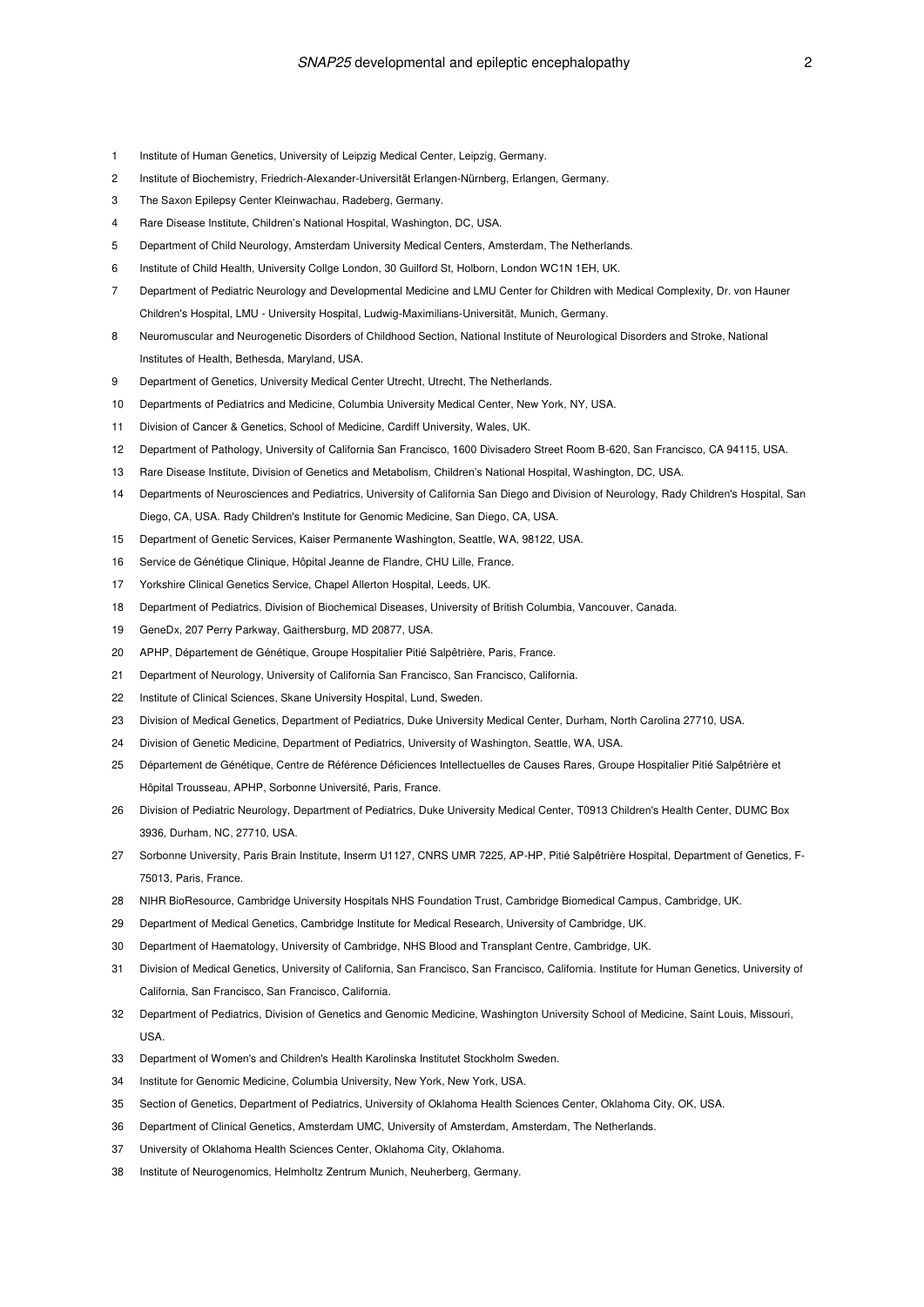- <span id="page-3-0"></span> Department of Pediatrics, Division of Genetics, University of California, San Diego and Rady Children's Hospital-San Diego, San Diego, California, USA.
- <span id="page-3-1"></span>Amalia Children's Hospital , Radboud University Nijmegen, Nijmegen, The Netherlands.
- <span id="page-3-2"></span>University Childrens Hospital, Paracelsus Medical University, Salzburg, Austria.
- <span id="page-3-3"></span>Section of Genetics and Metabolism, Department of Pediatrics, University of Arkansas for Medical Sciences, Little Rock, Arkansas.
- <span id="page-3-4"></span>Institute for Regional Health Services, University of Southern Denmark, 5000 Odense C, Denmark.
- <span id="page-3-5"></span>Department of Epilepsy Genetics and Personalized Medicine, Danish Epilepsy Centre Filadelfia, 4293 Dianalund, Denmark.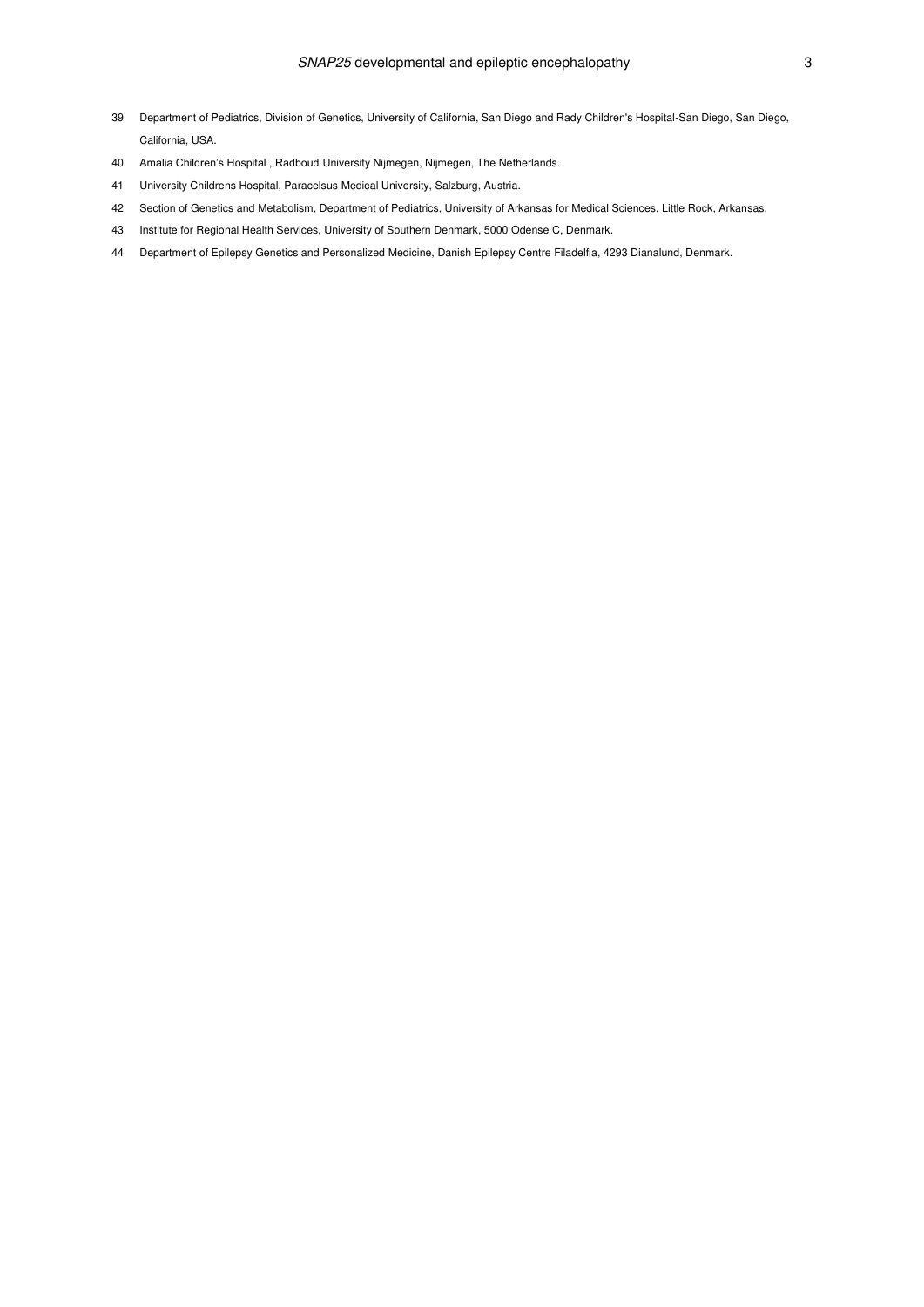| <b>Corresponding author:</b>              | <b>Konrad Platzer</b>                 |
|-------------------------------------------|---------------------------------------|
| <b>Corresponding author's address:</b>    | Philipp-Rosenthal-Straße 55           |
|                                           | Institute of Human Genetics           |
|                                           | University of Leipzig Medical Center  |
|                                           | 04103 Leipzig, Germany                |
| Corresponding author's phone and fax:     | +493419723802                         |
| Corresponding author's e-mail address:    | konrad.platzer@medizin.uni-leipzig.de |
| Number of words in abstract (max. 200):   | 199                                   |
| Number of words in main text (max. 4000): | 3216                                  |
| Number of Figures (max. 5):               | $\overline{2}$                        |
| <b>Number of Tables:</b>                  | 1                                     |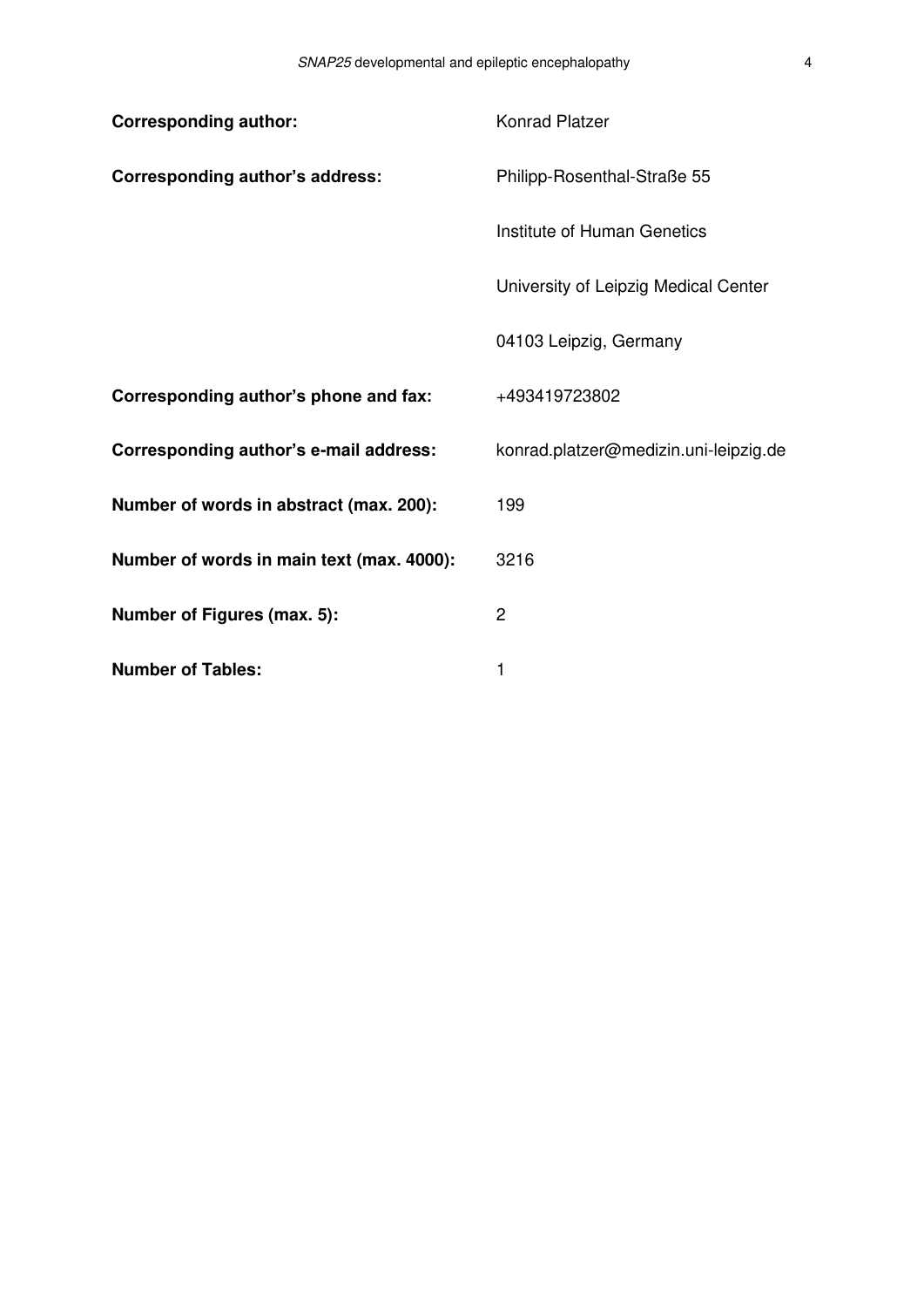#### **CONFLICTS OF INTERESTS**

JKR is an employee of GeneDx, Inc. NS is an employee and holds equity in Bristol Myers

Squibb. The other authors declare no conflicts of interest.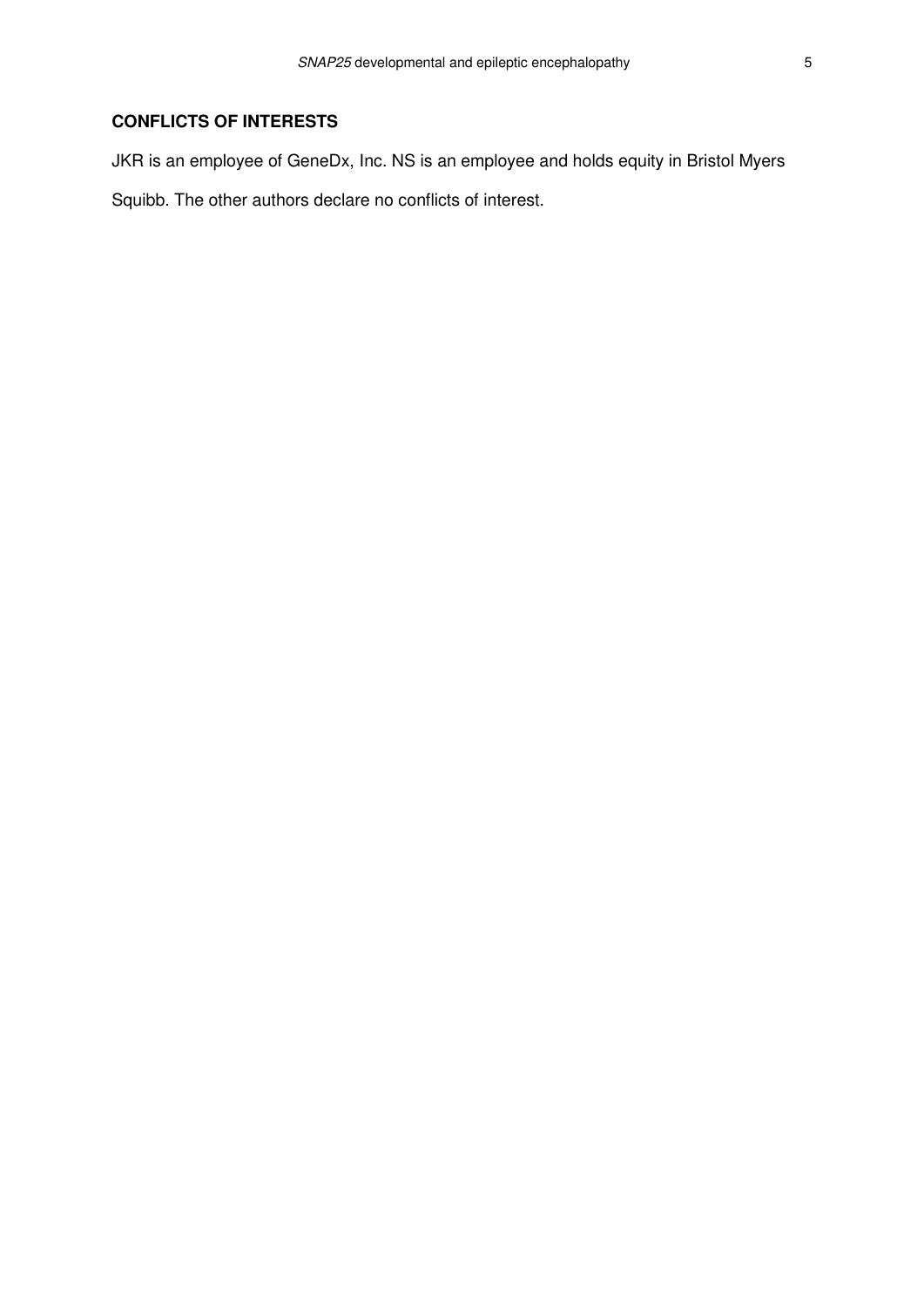#### **ABSTRACT**

#### **Purpose**

This study aims to provide the first comprehensive description of the phenotypic and genotypic spectrum of SNAP25 developmental and epileptic encephalopathy (SNAP25-DEE) by reviewing newly identified and previously reported individuals.

#### **Methods**

Individuals harboring heterozygous missense or loss-of-function variants in SNAP25 were assembled through collaboration with international colleagues, matchmaking platforms and literature review. For each individual, detailed phenotyping, classification and structural modeling of the identified variant was performed.

#### **Results**

The cohort comprises 23 individuals with pathogenic or likely pathogenic de novo variants in SNAP25. Intellectual disability and early-onset epilepsy were identified as the core symptoms of SNAP25-DEE, with recurrent findings of movement disorders, cerebral visual impairment and brain atrophy. Structural modeling for all variants predicted possible functional defects concerning SNAP25 or impaired interaction with other components of the SNARE complex.

#### **Conclusion**

We provide a first comprehensive description of SNAP25-DEE with intellectual disability and early onset epilepsy mostly occurring before the age of two years. These core symptoms and additional recurrent phenotypes show an overlap to genes encoding other components or associated proteins of the SNARE complex such as  $STX1B$ ,  $STXBP1$  or *VAMP2*. Thus, these findings advance the concept of a group of neurodevelopmental disorders that may be termed "SNAREopathies".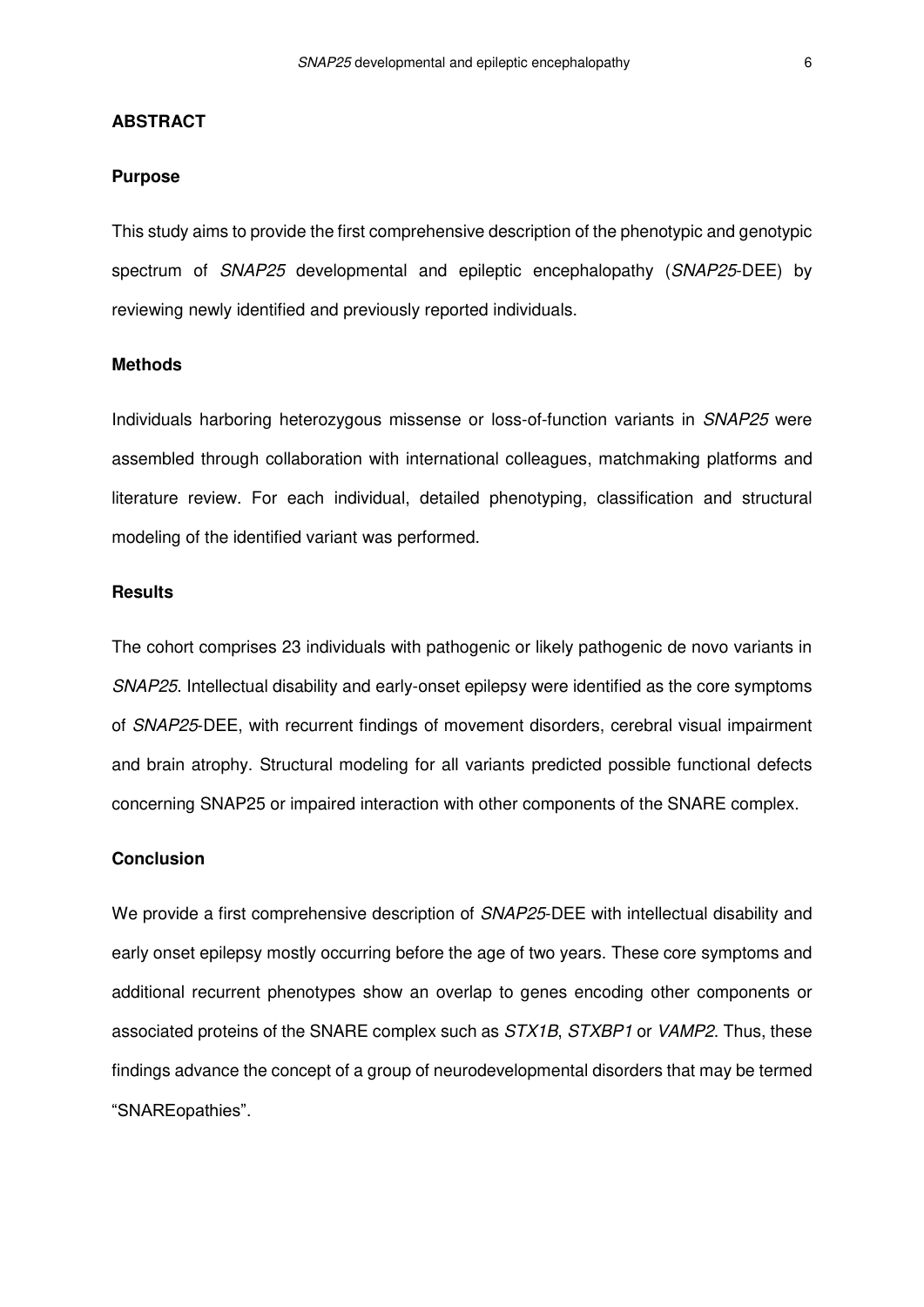Keywords: Neurodevelopmental disorder; epilepsy; seizures; movement disorder; SNARE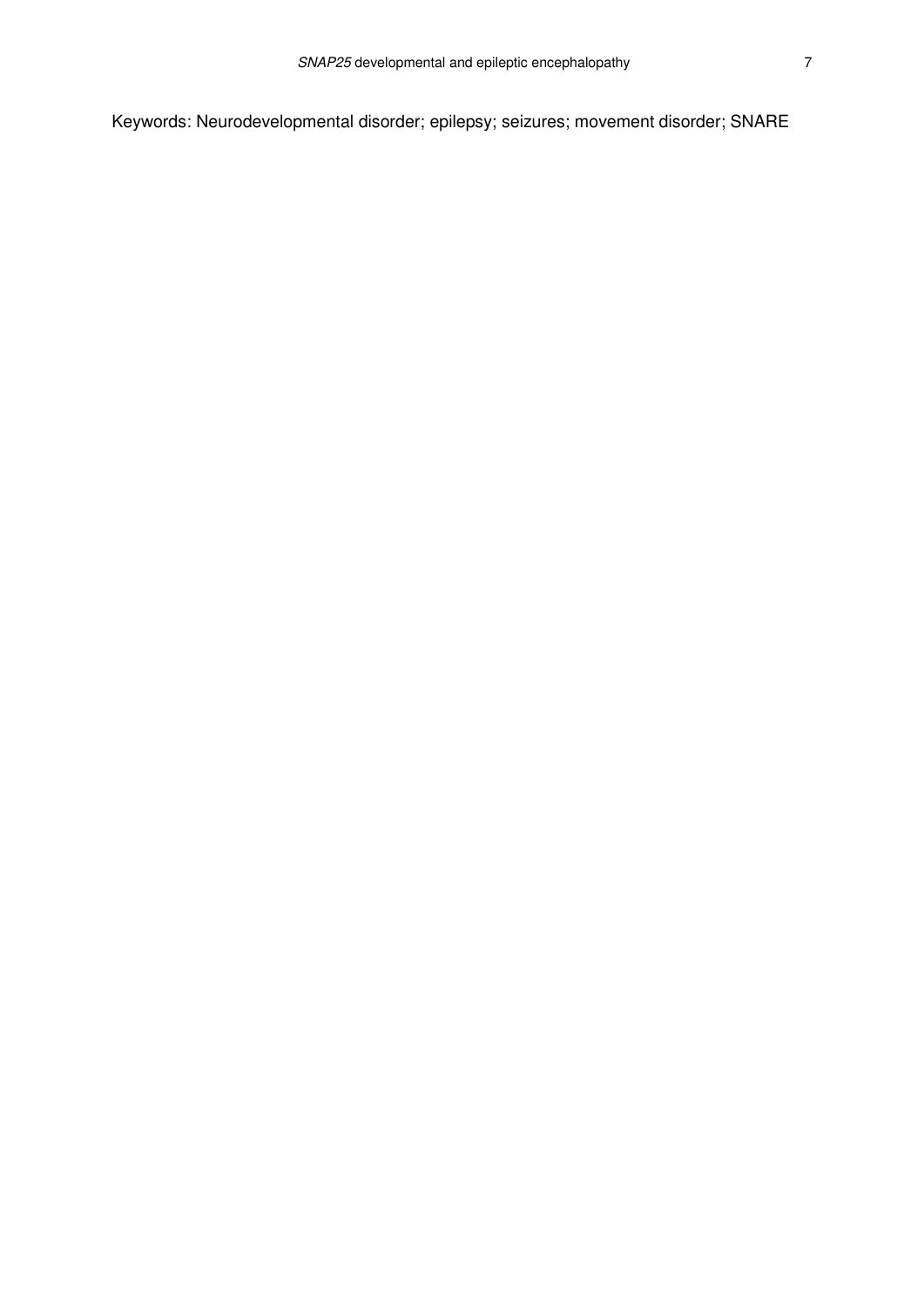#### **INTRODUCTION**

The neuronal SNARE complex (soluble N-ethylmaleimide-sensitive-factor attachment receptor complex) plays a central role in the regulation of synaptic signaling by mediating membrane docking, priming and fusion of synaptic vesicles with presynaptic membranes. This ultimately leads to the release of neurotransmitters into the synaptic cleft.<sup>1-3</sup> During neuronal development, it promotes neurite outgrowth and the maturing process of synapses.<sup>4</sup>

The core SNARE complex comprises a four-helix bundle consisting of two SNAP25 helices (encoded by SNAP25), one syntaxin 1A helix (encoded by STX1A), and one synaptobrevin 2 helix (encoded by VAMP2). <sup>1,5</sup>

Pathogenic de novo variants disrupting SNARE proteins (VAMP2, MIM 618760) or SNARE complex associated proteins, such as STXBP1 (MIM 612164), STX1B (MIM 616172) are a known cause for neurodevelopmental disorders consisting of an overlapping phenotype of developmental delay (DD), intellectual disability (ID) and epilepsy  $6-10$  that were recently grouped as "SNAREopathies".<sup>11</sup>

SNAP25 showed a significant enrichment for de novo variants in a cohort study of individuals with neurodevelopmental disorders with epilepsy.<sup>12</sup> Six individuals with heterozygous variants in SNAP25, four of them of de novo origin, have been described in single case reports showing developmental delay, seizures and variable neurological symptoms.<sup>13</sup>–<sup>17</sup>

The aim of this study is to establish a first comprehensive description of the phenotypic spectrum of SNAP25 developmental and epileptic encephalopathy (SNAP25-DEE). We report 19 individuals harboring de novo variants in SNAP25 and review all four previously published individuals with *de novo* variants determined to be pathogenic or likely pathogenic. Through molecular modeling, we provide further insights into possible mechanisms through which the identified variants may disrupt SNAP25 and the SNARE complex.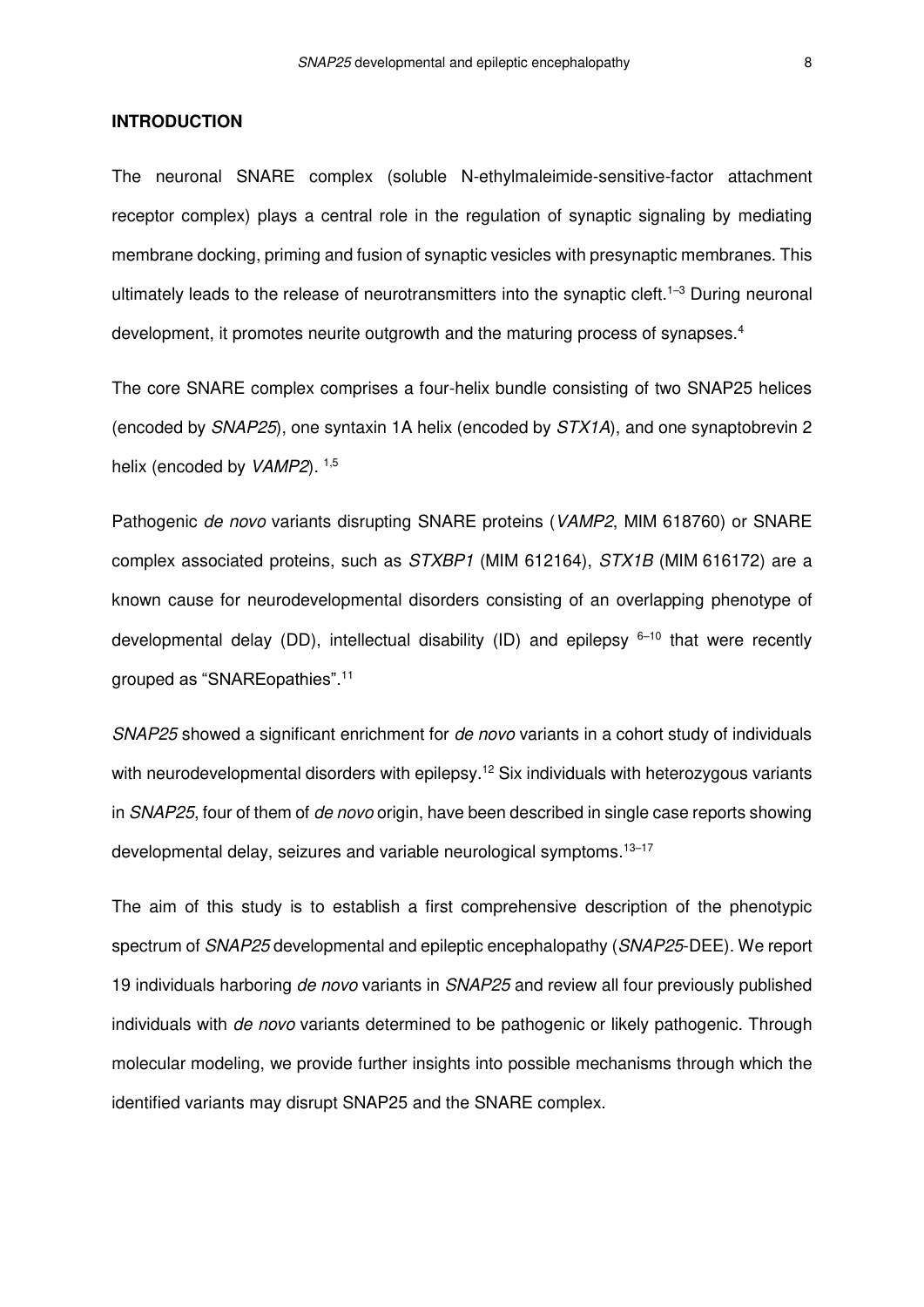#### **MATERIALS AND METHODS**

#### **Ethics Statement**

All examined individuals or their legal guardians provided informed written consent for testing and publication. In some cases, testing was done as part of routine clinical care and therefore institutional ethics approval was not required. If done in a research setting, testing was approved by the ethics committees of the respective centers: the University of Leipzig (approval code: 402/16-ek), the Columbia Institutional Review Board, the National Institute of Neurological Disorders and Stroke, National Institutes of Health (protocol number 12-N-0095), the Duke Genome Sequencing Clinic (protocol number 00032301), the University of British Columbia institutional ethics review board (H10-03215), the Technical University Munich (#5360/12S), the East of the England Cambridge South national institutional review board (13/EE/0325) and the London Bloomsbury Research Ethics Committee.

#### **Research Cohort and Identification of Variants**

By using matchmaking platforms,<sup>18</sup> personal communication with colleagues and a literature review, 30 individuals harboring heterozygous missense or loss-of-function variants (LoF; nonsense, frameshift and splice-site variants) in SNAP25 were assessed. No individuals with copy number variants only encompassing SNAP25 were identified. After thorough evaluation, we included 23 individuals harboring de novo variants determined to be pathogenic or likely pathogenic, including 19 previously unreported individuals. The remaining seven individuals harbored variants of unknown significance (VUS, Supplement Tables S2, S4.2 and S5.3) and were not included in the phenotypic description.

Phenotypic and genotypic information were obtained from the referring collaborators by using a standardized questionnaire to evaluate clinical, electroencephalography (EEG), and cranial magnetic resonance imaging (cMRI) findings as well as variant information. Variants were identified using trio exome sequencing (ES), trio genome sequencing (GS) or gene panel sequencing.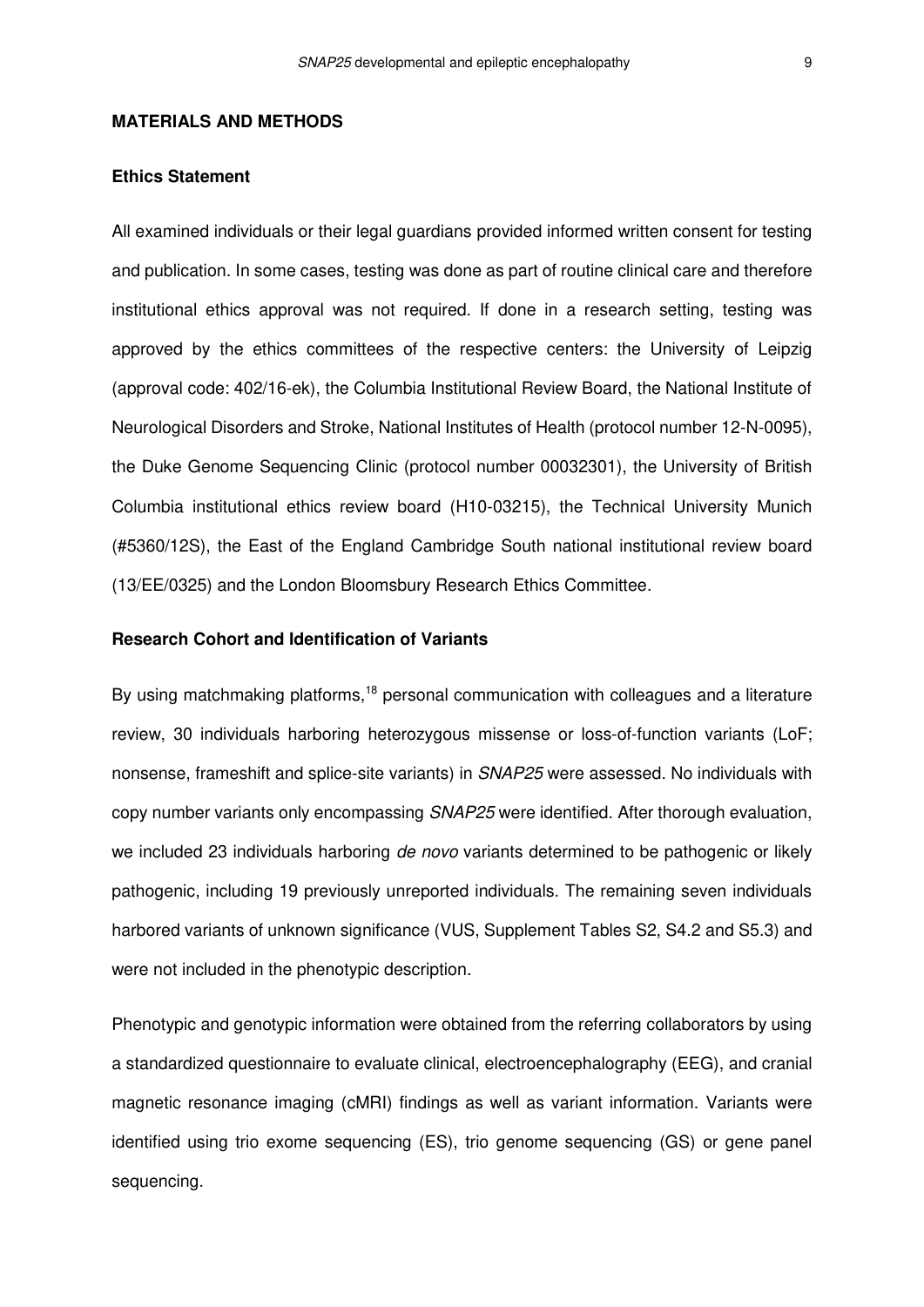According to data from gnomAD, SNAP25 (NM\_130811.3) shows a reduced number of LoF and missense variants in controls: (1) a pLI score =  $0.99$  and a LOEUF =  $0.23$  for LoF variants with one nonsense variant deposited at amino acid residue 204, two codons before the canonical stop and (2) a z-score =  $2.96$  and LOEUF = 0.36 for missense variants. This indicates a selective constraint on these variant types in a control population not affected by early-onset neurodevelopmental disorders (NDD).<sup>19</sup> Therefore, causality of both LoF and missense variants was assessed according to the guidelines of the American College of Medical Genetics (ACMG),<sup>20</sup> focusing on the following criteria: PS2 (de novo origin), PM2 (absent in population databases), PP3 (multiple lines of computational evidence support a deleterious effect on the gene/gene product). For in silico prediction of missense variants, the following tools were used: CADD, REVEL, MutationTaster, M-CAP, Polyphen-2, GERP++. <sup>21</sup>– 26

#### **Structural Modeling**

The structural effects of SNAP25 variants were modeled with SwissModel (Version 4.1.0)<sup>27</sup> based on the experimental SNARE-αSNAP complex structures available (PDB codes: 3J96, 3J97, 3J98, 3J99, 6IP1, 6MDN).<sup>28-30</sup> RasMol (Version 2.7.5)<sup>31</sup> was used for structure analysis and visualization.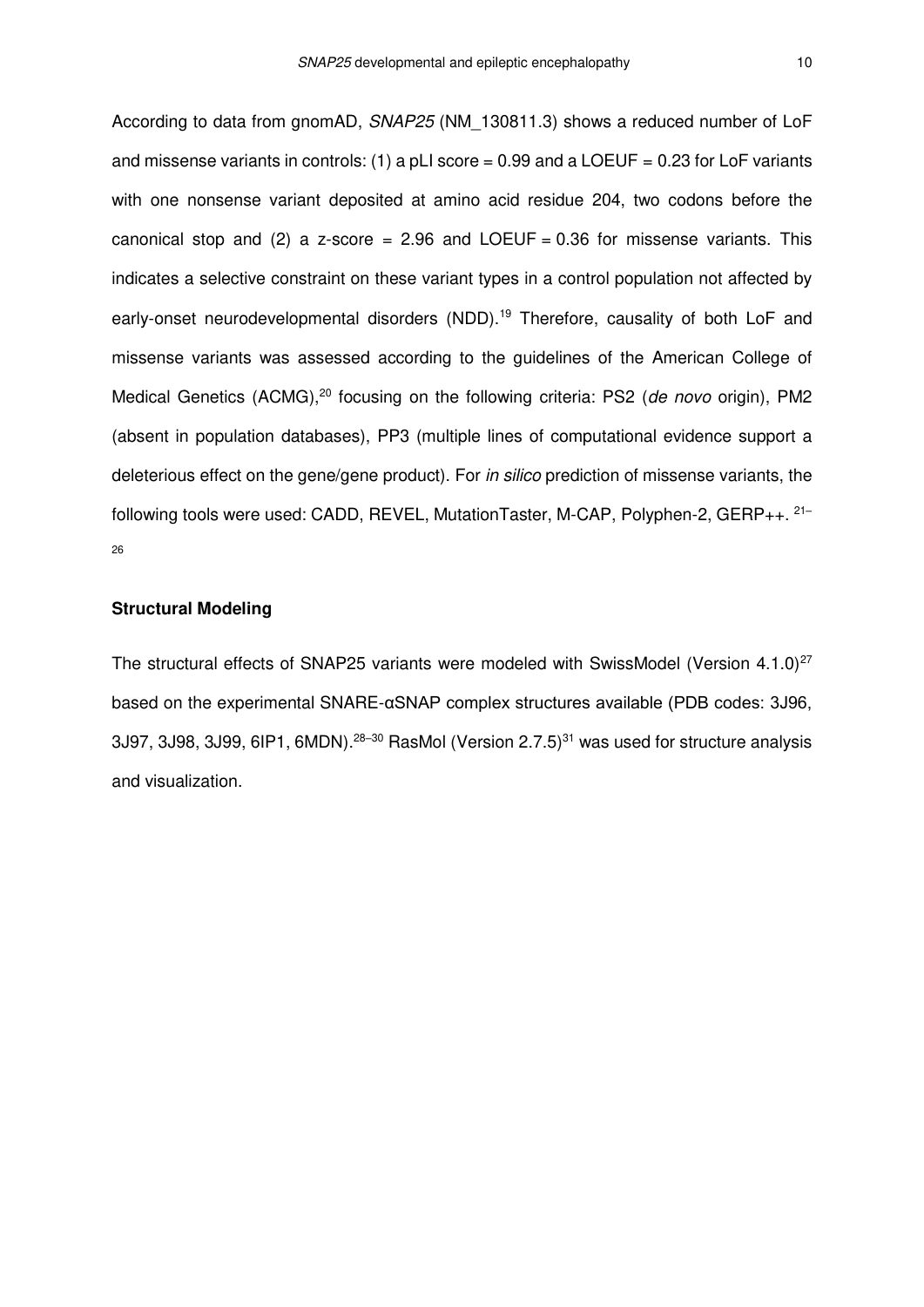#### **RESULTS**

The key clinical findings in SNAP25-DEE comprise DD and/or ID, early-onset seizures and variable neurological symptoms such as muscular hypotonia, movement disorders (ataxia, dystonia or tremor), cerebral visual impairment (CVI) and brain volume loss. An overview of the main clinical symptoms is presented in Table 1 and Figure 1A.

#### **Phenotypic spectrum**

**Global developmental delay / intellectual disability**. All individuals presented with DD and a variable degree of ID, ranging between profound (4/20; 20%), severe (5/20; 25%), moderate (6/20; 30%), and mild (5/20; 25%).

Six individuals aged between 2 and 20 years remained non-verbal (6/17; 35%), with three being adolescent or adult. If language was acquired, individuals could either speak single words (2/17; 12%) or in sentences (9/17; 53%) with articulation noted to be poor or imprecise.

All individuals showed variable degrees of motor delay. Three individuals (3/15; 20%) aged older than three years were not able to walk, while four (4/15; 27%) needed assistance and eight individuals (8/15; 53%) were able to walk on their own.

Regression was reported in five individuals (5/17; 29%) with three of them showing signs of regression with the onset of seizures. This regression was primarily described as a loss of words previously learned.

**Seizures.** Seizures were reported in 17 individuals (17/23; 74%), while six individuals aged 2 months to 16 years had no history of seizures. The age of seizure onset ranged between the 7th day of life to 12 years, with a median age of 12 months. In all but three individuals, seizures started before age two years. A broad spectrum including epileptic spasms, generalized and focal seizures were reported with most individuals showing multiple seizure types over time. Primarily generalized or focal to bilateral tonic-clonic seizures were the most common seizure type having occurred in seven individuals (7/17; 41%). Further frequently observed seizure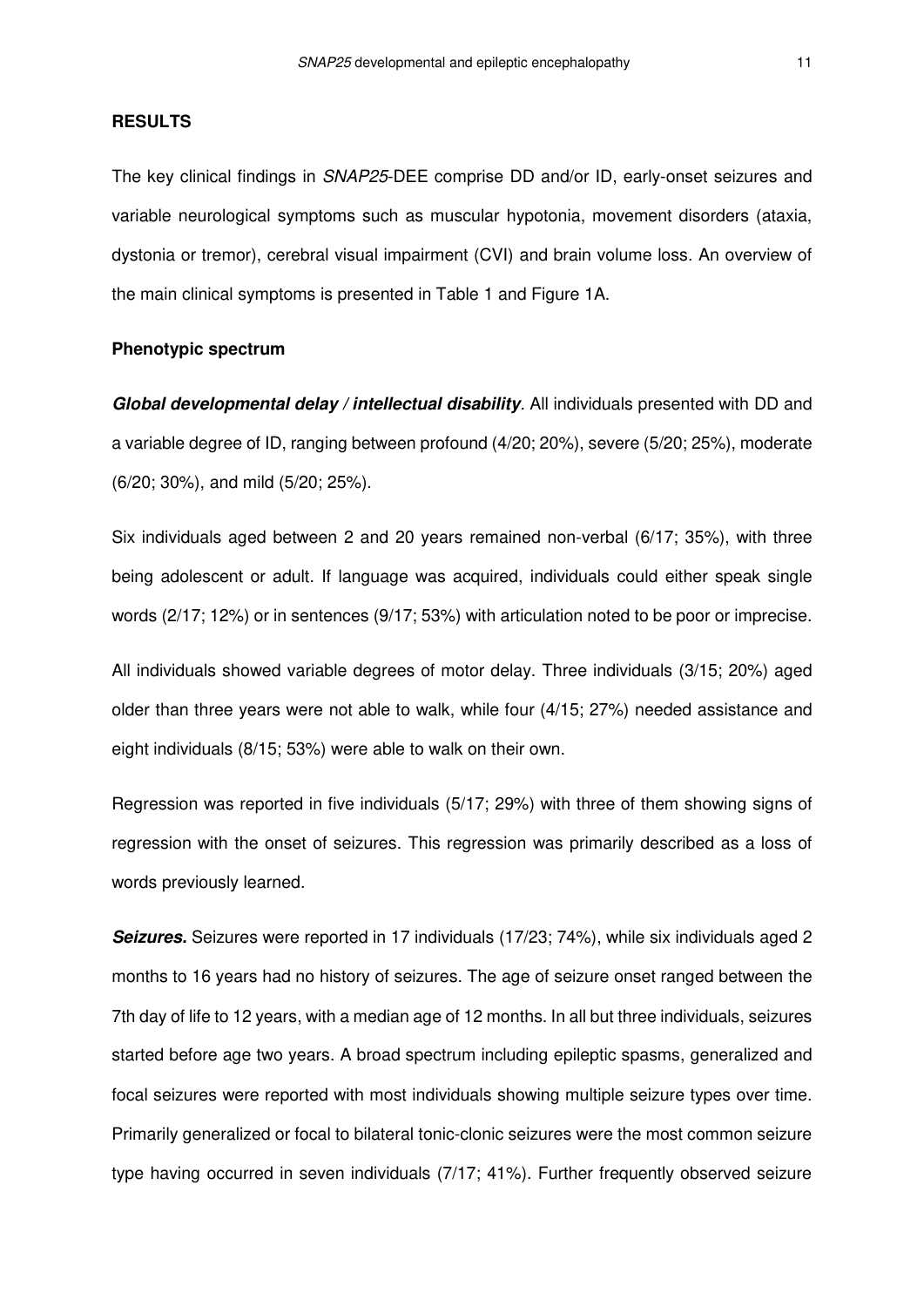types include absence-like seizures (6/17; 35%) and epileptic spasms (5/17; 29%). Myoclonic, tonic and atonic seizures were each reported for four individuals (4/17; 24%). Seizures reported in early childhood appeared to be more generalized in onset while older individuals aged 17 to 23 years predominantly exhibited (multi)focal epilepsies corresponding with respective EEG findings of multifocal epileptic discharges and generalized spike wave discharges. Seizure frequency ranged from numerous daily events (8/12; 67%) to isolated seizures (2/12; 11%). Response to antiepileptic drugs (AEDs) was inconsistent for individuals with recurrent seizures: seven of fourteen individuals (7/14; 50%), were treated with more than three AEDs and still had frequent seizures.

**Brain MRI findings.** cMRI was performed on 21 individuals and was unremarkable in 15 individuals (15/21; 71%). Focal or generalized brain volume loss was noted in four individuals (4/21; 19%) aged 7 months to 23 years and signs of a leukoencephalopathy were present in two individuals (2/21; 10%).

**Neurological findings.** The most common neurological finding was muscular hypotonia (12/19; 63%), with severe hypotonia leading to feeding difficulties being observed in four individuals (4/19; 21%). Spasticity was noted in four individuals (4/21; 19%). Further recurrent findings include movement disorders such as ataxia (7/21; 33%), dystonia (4/21; 19%) and tremor (2/21; 10%). CVI was described in six individuals (6/21; 29%).

**Behavior.** Most individuals were reported to have no behavioral issues. However, three individuals showed signs of an autism spectrum disorder (3/18; 17%) and four individuals presented with repetitive mannerisms such as hand-flapping (4/18; 22%).

**Additional findings**. Musculoskeletal findings include bilateral clubfeet (5/21; 24%), joint hypermobility (4/21; 19%) and hip dysplasia (2/21; 10%). Most individuals had no or only minor dysmorphic features, with epicanthus being reported for three individuals (3/21; 14%). Further findings included a high-arched palate (4/21; 19%) with abnormal dentition or dental crowding (3/21; 14%; Supplemental Table S1 contains details on all phenotypic findings and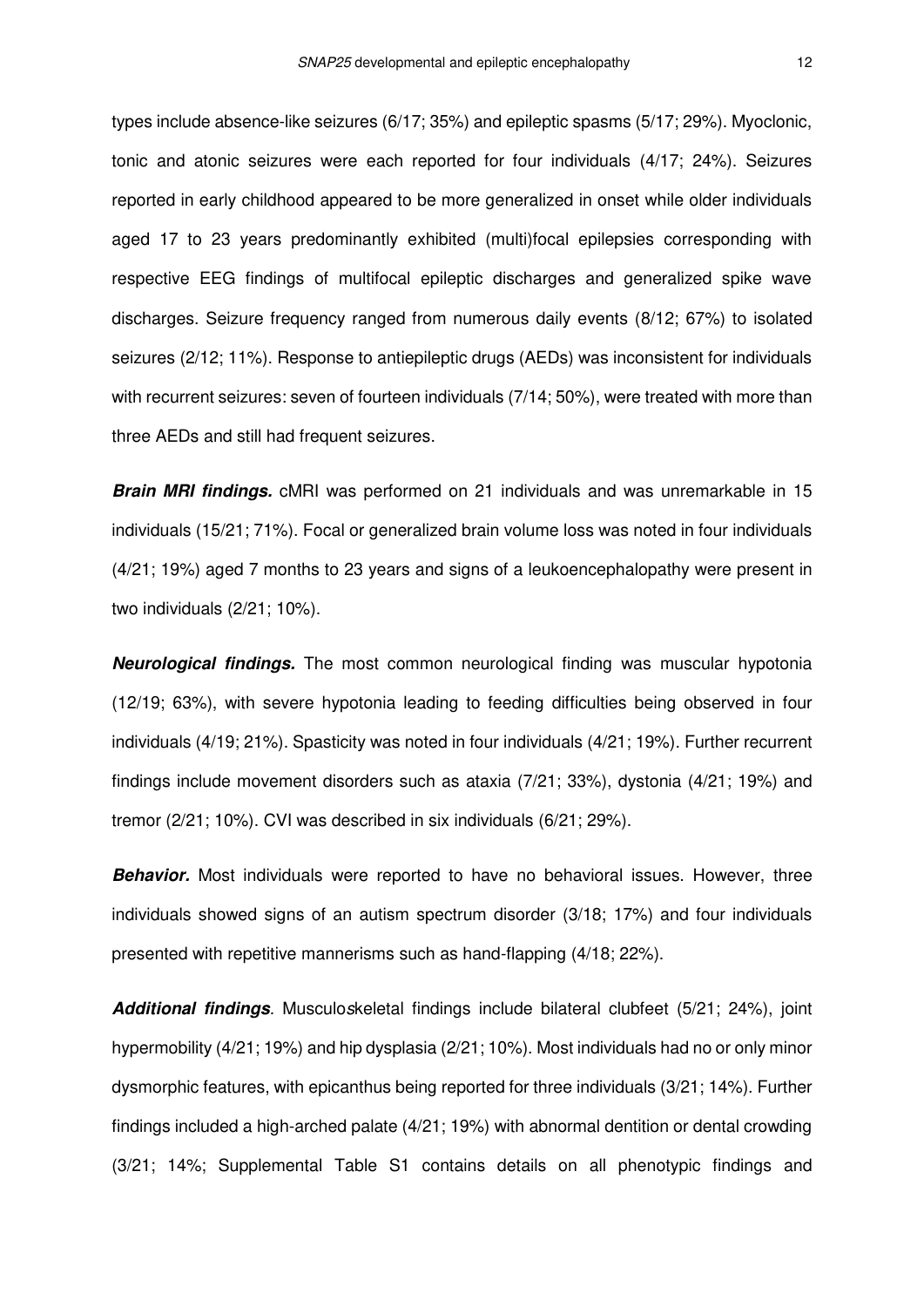Supplemental Table S3.1 lists all observed phenotypes ranked by frequency in standardized terminology according to the Human Phenotype Ontology).

#### **Variant analysis**

Out of the 23 enrolled individuals with *de novo* variants, 15 different missense variants were identified, in addition to four LoF variants (two nonsense and two splice donor variants).

All 19 variants were absent from the gnomAD database (last accessed July 2020). All pathogenic or likely pathogenic missense variants affected highly conserved amino acid residues (mean GERP++: 5.9) of the t-SNARE coiled-coil homology domain 1 (amino acid position 14-81) and t-SNARE coiled-coil homology domain 2 (amino acid position 135-202; Figure 1B and C).<sup>32</sup> All *de novo* missense variants were predicted to be deleterious by multiple in silico prediction programs (mean CADD: 29.6; for a complete overview of in silico analysis see Supplemental Tables S5.1 and S5.2).

Recurrent variants comprise the missense variant p.(Gly43Arg) identified in three individuals, the missense variant p.(Met71Thr) identified in two individuals, and the nonsense variant p.(Gln174\*) identified in two individuals. Different missense variants affecting the same amino acid residue were also observed including p.(Asp166Gly) and p.(Asp166Tyr) as well as p.(Ala199Gly) and p.(Ala199Val).

#### **In silico structural modeling**

SNAP25 is part of the neuronal SNARE complex. The structure of this complex is shown in Fig. 2\_AB indicating the positions of the variants detected in the present study. The sidechains of most residues affected are oriented towards the core of the SNARE complex, whereas few are oriented to the outside and interact with αSNAP, a protein that is involved in both SNARE assembly and disassembly after the completion of synaptic vesicle exocytosis.<sup>33</sup>

In order to better understand the effects of the identified variants, molecular modeling was performed. This analysis indicated that all pathogenic or likely pathogenic variants were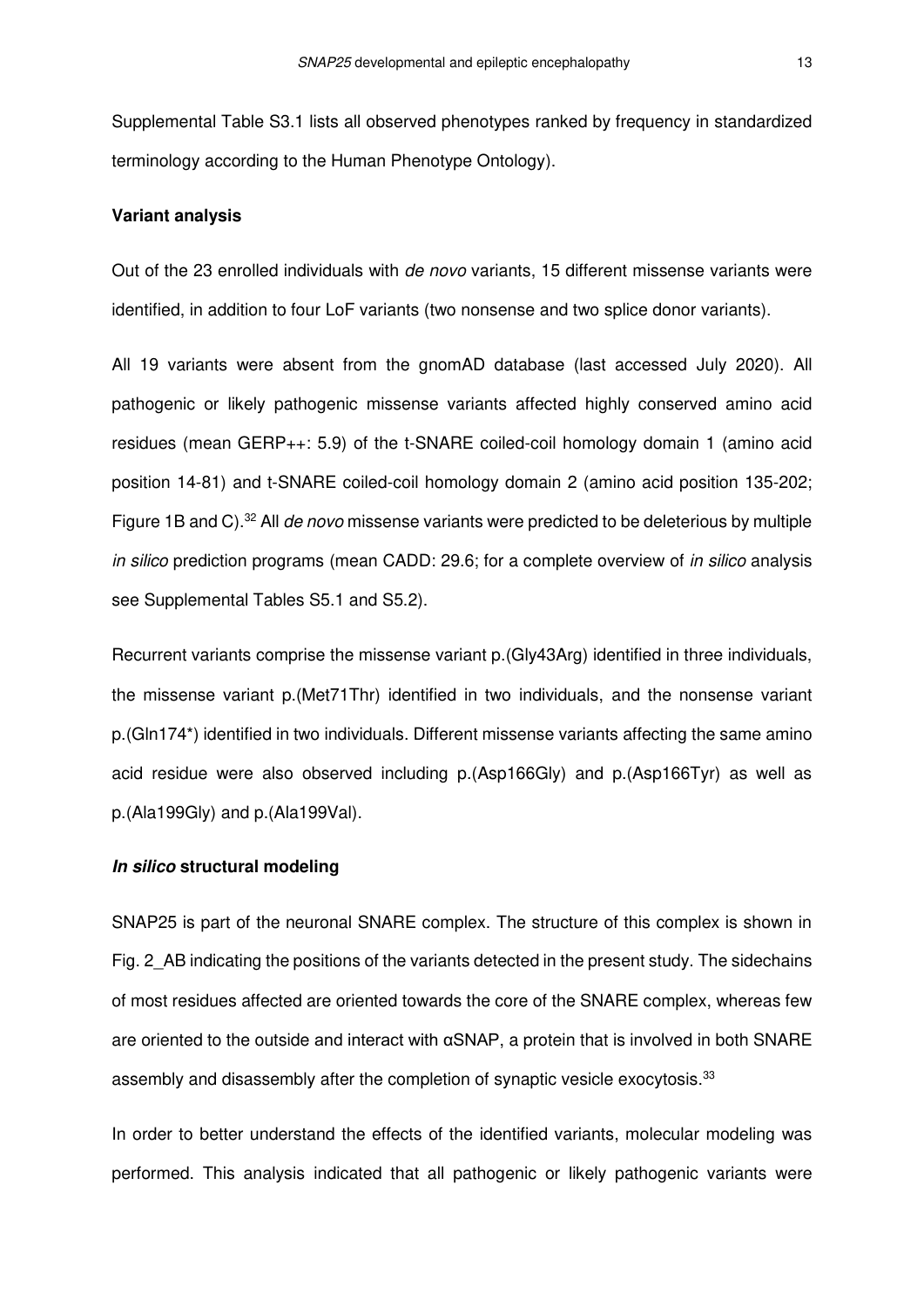predicted to destabilize the structure of SNAP25 by causing steric clashes: p.(Gly43Arg), p.(Leu57Arg), p.(Gln66Pro), p.(Gln174Pro), by weakening intramolecular interactions: p.(Leu50Ser), p.(Lys40Glu), p.(Ile192Tyr), or by enhancing backbone flexibility: p.(Asp166Gly), p.(Ala199Gly), p.(Gln197\*). These structural effects are listed in more detail in the Supplemental Table S3.1. Other variants were predicted to predominantly destabilize the interactions with other components of the SNARE complex, namely STX1A: p.(Ile67Asn), p.(Met71Thr) or VAMP2: p.(Ala199Val). A third group of variants were predicted to result in disturbed interactions with αSNAP by causing steric clashes: p.(Val48Phe), p.(Asp166Tyr). It is important to note that some variants may both disturb SNAP25 structure and interactions, e.g. p.(Gly43Arg) or p.(Met71Thr). The structural effects of the p.(Gly43Arg) and p.(Ala199Val) variants are shown in detail in Fig. 2\_CDEF. Taken together, despite differences in the proposed effects, all variants are expected to destabilize the SNARE complex itself or to affect its interactions with αSNAP (Supplemental Table S3.1).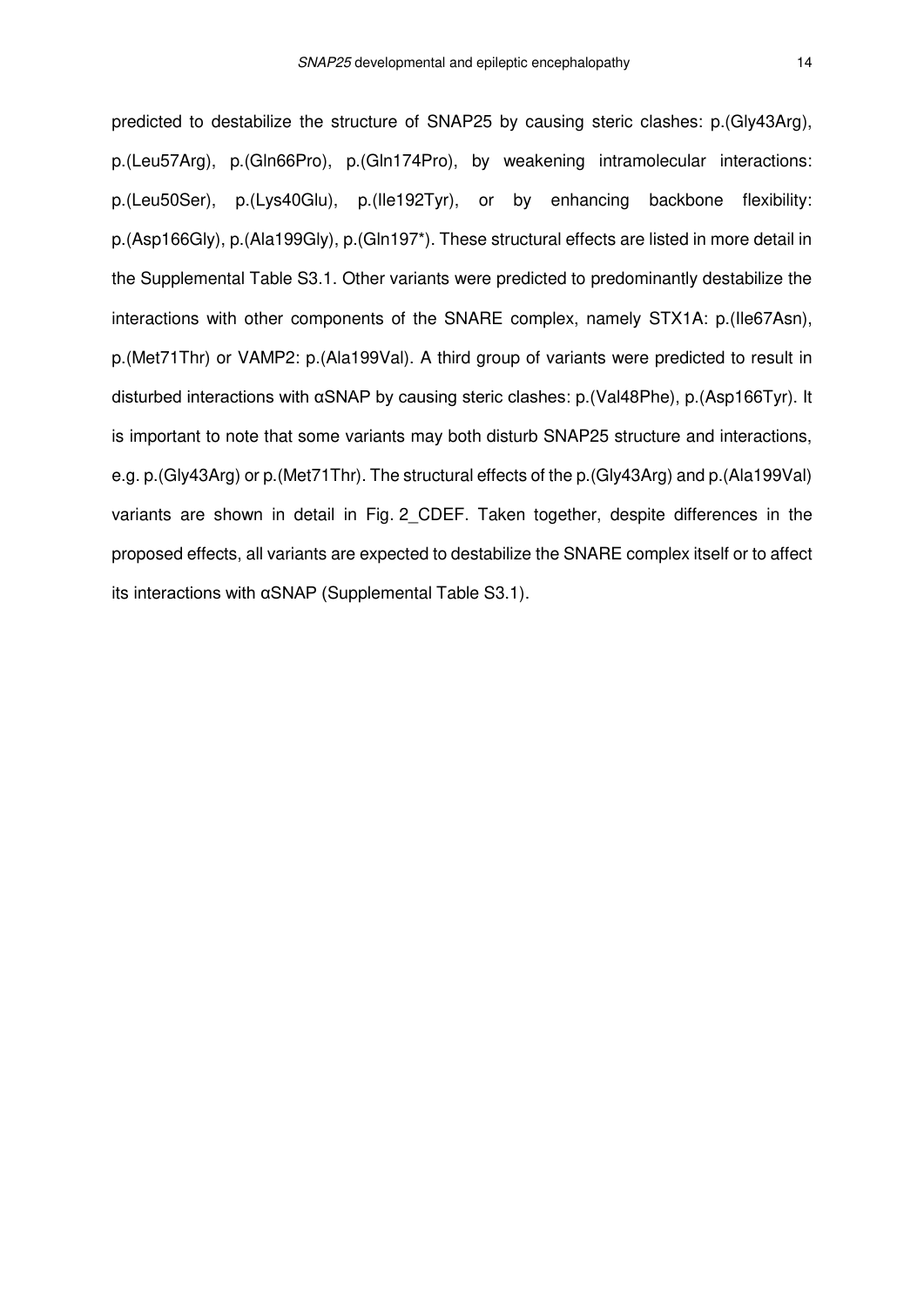#### **DISCUSSION**

We present the first sizeable cohort of individuals with pathogenic or likely pathogenic de novo variants in SNAP25 and provide a comprehensive evaluation of an early onset developmental and epileptic encephalopathy.

Moderate to profound DD and/or ID and early-onset seizures were identified as the core symptoms of *SNAP25-DEE*. In addition, ataxia, dystonia, CVI, brain volume loss, muscular hypotonia and spasticity were identified as recurrent clinical symptoms. Individuals with the most severe course of SNAP25-DEE exhibited profound DD, onset of seizures in the first two months of life, spasticity, CVI, and brain volume loss.

Seizure semiology with a differentiation of focal or generalized onset can guide treatment options in individuals with epilepsy. An in-depth age-specific evaluation of seizure semiology was not possible in this comparatively small cohort, yet the adult individuals 5 and 12 exhibited mainly (multi)focal epilepsies. Video EEG data of individual 5 aged 20 years documented a focal epilepsy with parasagittal epileptic discharges corresponding with focal motor seizures (for the full video EEG report see Supplemental Table 1). This could indicate a possible evolution of seizures towards focal to bilateral tonic-clonic seizures in older individuals, but this will require further analysis of age-specific data on seizure semiology as well as their treatment to further elucidate SNAP25-DEE.

Of special interest for future clinical predictions is comparing the clinical course of individuals with recurrent variants or variants affecting the same amino acid residue: (1) The de novo missense variant p.(Gly43Arg) was identified in three individuals. It is remarkable that all individuals showed a rather mild phenotype comprising mild to moderate ID, isolated generalized seizures that did not require treatment (individual 4) or showed good response to AEDs (individual 2) as well as ataxia and tremor. These finding suggests that this specific disruption of amino acid residue 43 could present with a milder variant-specific clinical course within *SNAP25-DEE*, while other individuals with pathogenic or likely pathogenic variants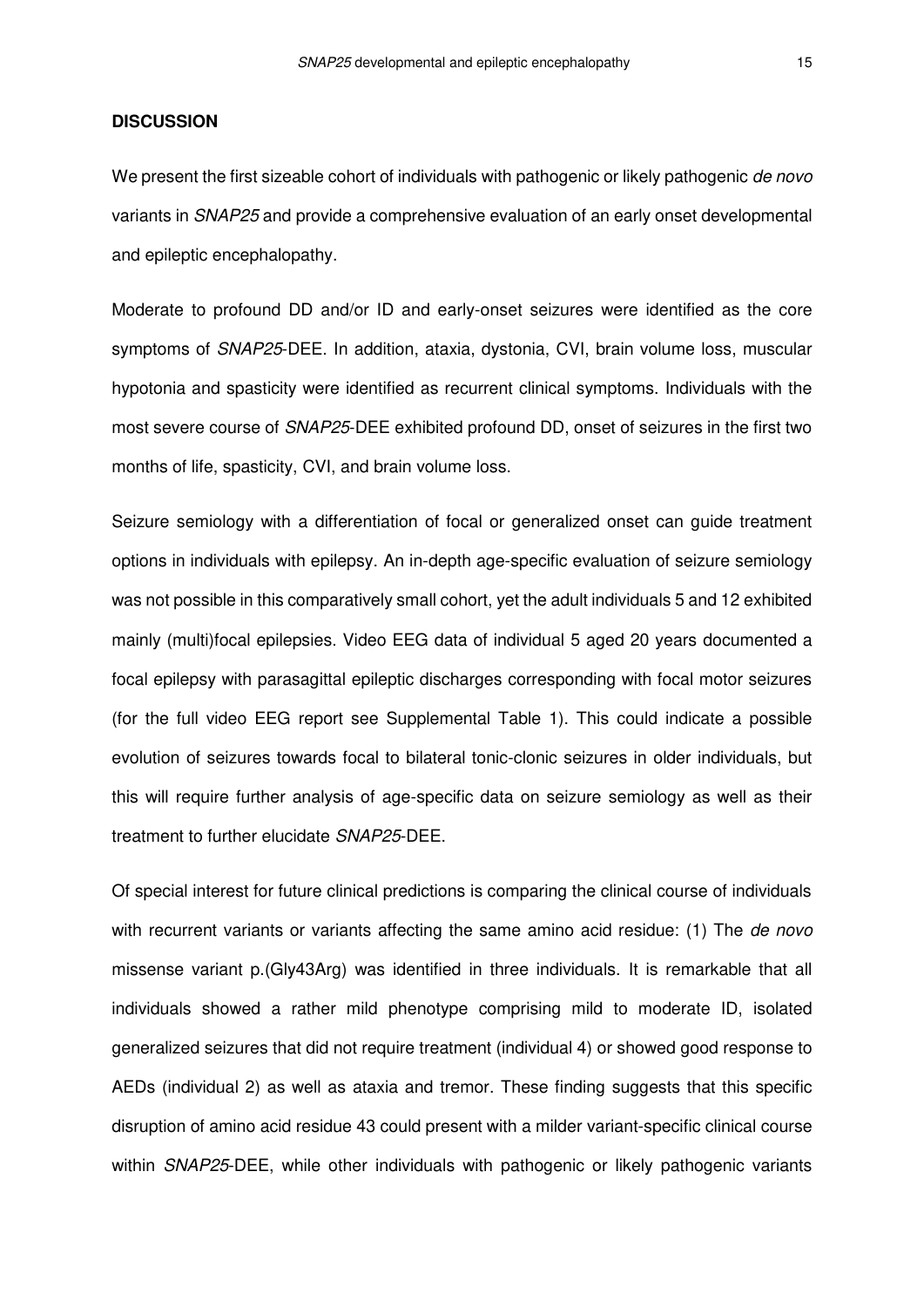nearby in residues 40 and 48 presented with a more severe clinical course. (2) Two de novo variants affecting the amino acid residue 166, p.(Asp166Gly) and p.(Asp166Tyr) were identified in individual 12 and 13 aged 17 and 23 years, respectively. They presented with mild to moderate ID, focal and generalized seizures and did not show additional neurological symptoms. (3) A different picture is seen for the recurrent de novo variant p. (Met71Thr) that was identified in individual 10 and 11. Individual 10 was able to speak in sentences at the age of eight years and had no history of seizures while individual 11 was only able to speak single words at age seven years and had daily seizures since the age of two years and six months.

All pathogenic or likely pathogenic missense variants are located in the coiled-coil homology domains 1 and 2 of SNAP25, representing potential hotspots, also considering that little variation is observed in population databases in these domains (see Figure 1). The variants of four individuals aged two to 23 years with notable brain volume loss or signs of a leukoencephalopathy were located in the t-SNARE coiled-coil homology domain 2 (amino acid position 140-202), indicating a possible location-specific clinical observation (4/7; 57% of individuals with variants in this domain).

Future studies with additional individuals with SNAP25-DEE will shed more light onto the underlying clinical course. Recent modeling suggests an incidence of de novo variants in SNAP25 in live births of approximately 1:100.000 for missense variants and 0.1:100.000 for nonsense variants.<sup>34</sup>

The underlying disease mechanisms for "SNAREopathies" have recently been summarized as very diverse, including many examples of haploinsufficiency due to LoF and missense variants, as well as instances of a dominant negative mechanism.<sup>11</sup> Data on functional analyses of variants in SNAP25 is scarce as of now and is only available for p. (Ile67Asn).<sup>14</sup> Cotransfection of chromaffin cells with mutant cDNA or with wild-type plus mutant cDNA both suppressed vesicle fusion to the same extent, indicating a dominant negative mechanism rather than haploinsufficiency for this variant. In the absence of comprehensive functional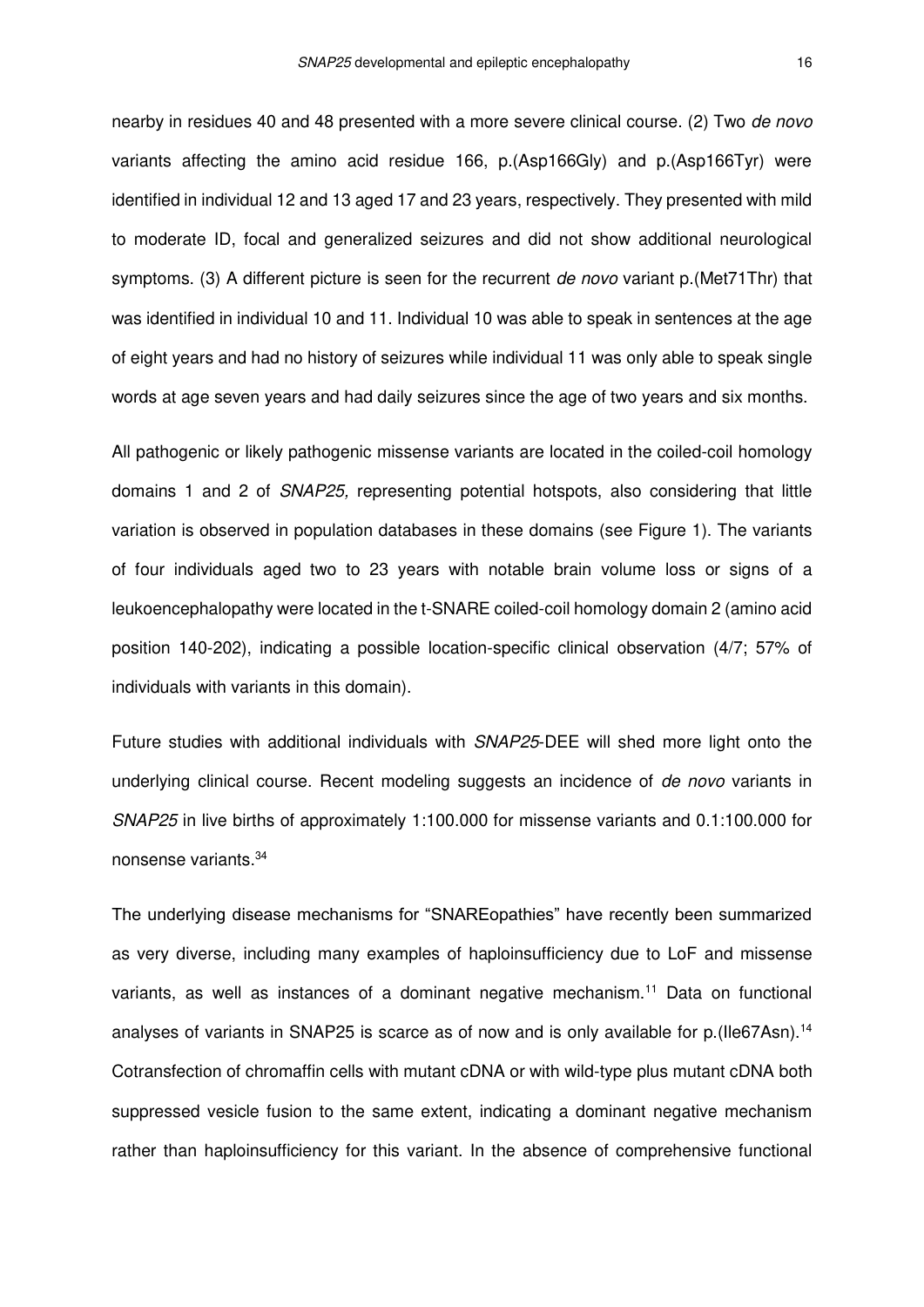analyses, structural modeling of missense variants using published crystal structures can help in predicting the underlying mechanisms by which variants disrupt either SNAP25 or its interaction with other proteins of the SNARE complex. In some instances, individuals harboring variants for which similar structural changes were predicted showed a similar course of disease. (1) The variants identified in individuals 10, 11 (p.(Met71Thr)) and 15 (p.(Ile192Thr)) are both predicted to cause a reduced packing with each other. All three individuals presented with moderate to severe ID while motor development seemed to be only mildly affected with all of them being able to walk on their own. In addition, individuals 11 and 15 presented with a rather late onset of seizures at 2,5 years and 12 years respectively, while individual 10 did not have a history of seizures. (2) Structural modeling of the likely pathogenic variants p.(Gln174Pro) and p.(Arg198Pro) indicated a disruption of the helix of SNAP25 for both variants. Individuals 14 (p.(Gln174Pro)) and 16 (p.(Arg198Pro)) presented with a severe course of disease with a seizure onset at age 2 months, severe to profound DD, CVI and spasticity. (3) Of further interest are two variants affecting the amino acid residue 199, p.(Ala199Gly) (individual 17) and p.(Ala199Val) (individual 18) with regards to a possible interaction with the SNARE complex protein VAMP2. The variant p.(Ala199Val) is predicted to cause a steric clash with the amino acid residue 77 of VAMP2. In a recent study, three individuals with variants affecting the amino acid positions 75, 77 and 78 of VAMP2 were described.<sup>7</sup> All individuals showed overlapping clinical symptoms to the two individuals of the current SNAP25 cohort comprising moderate to severe ID, onset of seizures in the first year of life, muscular hypotonia, ASD, stereotypic hand movements, CVI, absent speech and unremarkable brain imaging.<sup>7</sup> These findings indicate that the disruption of these structural domains in either SNAP25 or VAMP2 may cause a similar downstream functional effect and result in a similar clinical course. Putting these clinical observations in SNAP25-DEE in context to other known disease genes of the neuronal SNARE complex, it becomes clear that a shared clinical course has been repeatedly described, suggesting a shared phenotypic spectrum of the neuronal "SNAREopathies" (see Supplemental Table S6 and Figure S1)<sup>7,10,35</sup>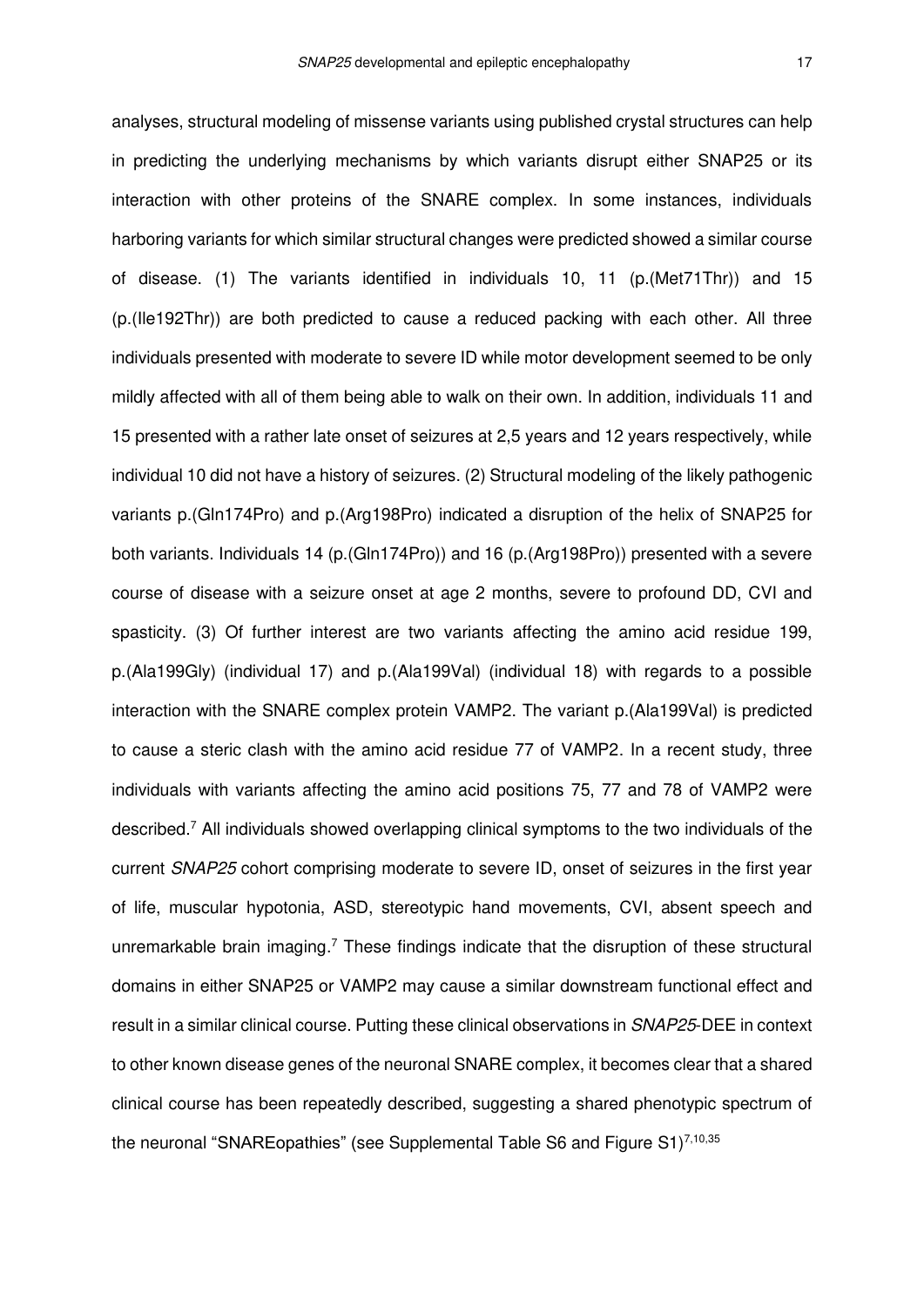The diverging clinical presentations of individuals with LoF variants, allow some hypotheses to be drawn concerning the underlying molecular disease mechanism. Individuals with nonsense variants located in the last and next to last exon of SNAP25 show a more severe clinical course that contrast with the rather mildly affected individuals with splice variants located in the second and third exon. The nonsense variant p. (Gln174\*) is located 32 base pairs from the end of exon seven of eight, so nonsense mediated mRNA decay (NMD) cannot be readily assumed, and the variant more likely leads to the translation of a truncated protein.<sup>36</sup> The same could be assumed for p.(Gln197\*). Supporting causality for both nonsense variants is the fact that they are predicted to truncate SNAP25 by 33 and ten highly conserved amino acids, respectively. In addition, multiple likely pathogenic missense occur downstream of both positions. Whether mechanisms other than haploinsufficiency could be involved in altered protein function in association with these variants remains to be investigated, but a dominant negative mechanism is possible. The two canonical splice site variants c.72+1G>A, p.(?) and c.114+2T>G, p.(?) are located at donor site of in-frame exons two and three. Both variants could lead to an in-frame exon skipping possibly resulting in a non-functional gene product on RNA or protein level that is quickly degraded resulting in haploinsufficiency. (for a report on in silico splice prediction see Supplemental Table S5.2). Another mildly affected individual with mild ID and no seizures inherited the frameshift variant c.464delG p.(Gly155Alafs\*84) from his unaffected mother but with a maternal family history of learning difficulties (see individual V6, Supplemental Table 2). This variant was classified as a VUS and although it also likely escapes NMD, the substantial change in the amino acid sequence more likely results in a nonfunctional gene product that is quickly degraded and thereby acting via haploinsufficiency. Mouse models support the potential role of haploinsufficiency in the origin of SNAP25-DEE as SNAP25(+/-) mice display a susceptibility to induced seizures, EEG abnormalities and cognitive deficits.<sup>37</sup> Take together, haploinsufficiency of SNAP25 may therefore lead to a rather mild phenotype but the preliminary findings reported in this cohort must be complemented by future analyses. Similar observations have been made concerning STX1B, where LoF variants leading to haploinsufficiency cause mild ID with epilepsy whereas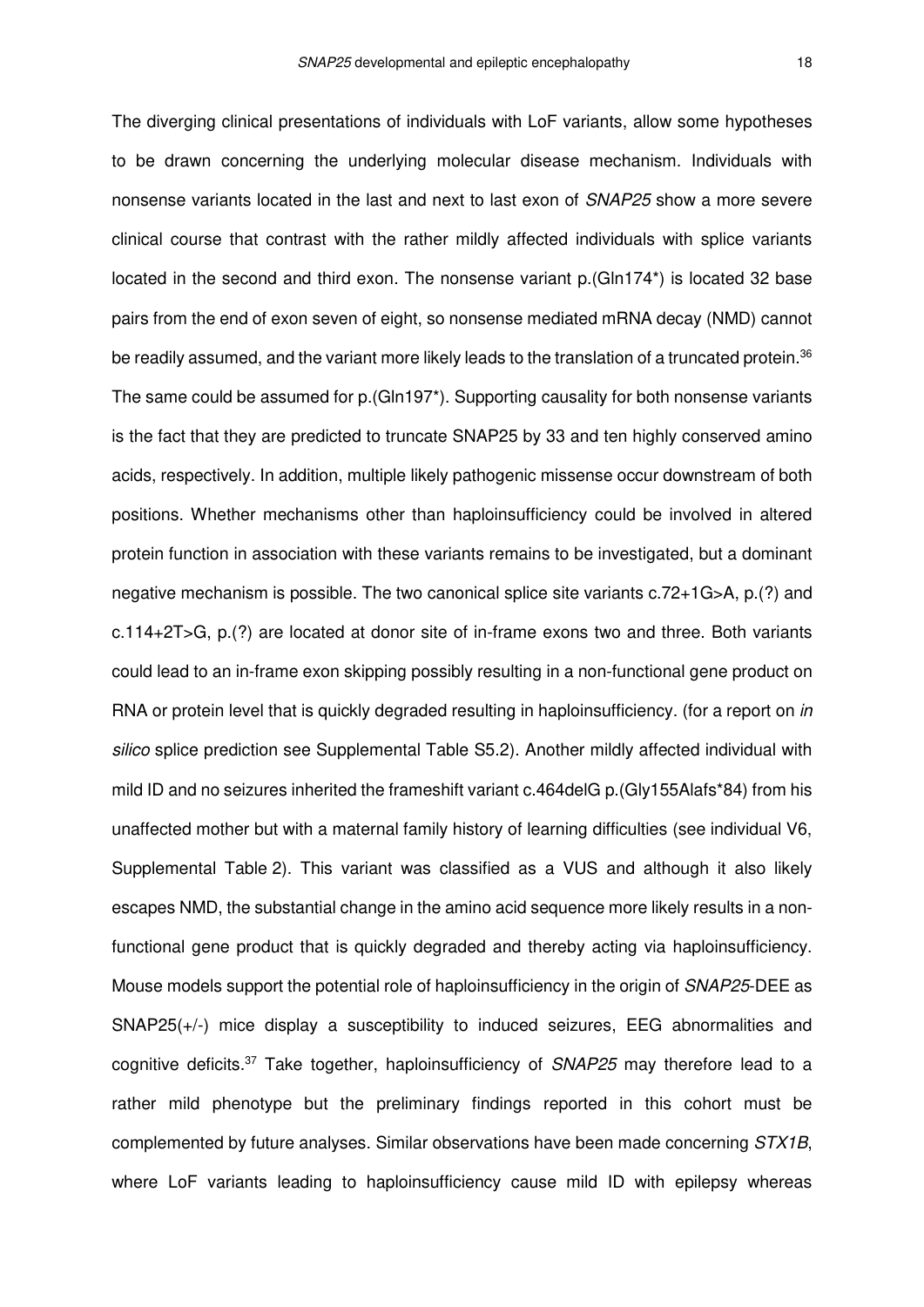missense variants cause a more severe form of DEE.<sup>35</sup> This phenomenon of LoF variants resulting in a rather mild course of disease is also known for multiple other NDD genes encoding ion channels, e.g. GRIN2A or KCNQ2.<sup>38,39</sup>

In summary, de novo variants in SNAP25 cause an early onset developmental and epileptic encephalopathy mainly characterized by ID and epilepsy, demonstrating a strong phenotypic overlap with disorders caused by the disruption of other components or associated proteins of the SNARE complex, including movement disorders, cerebral visual impairment and brain atrophy. These findings add to the delineation of a group of disorders that may be called "SNAREopathies".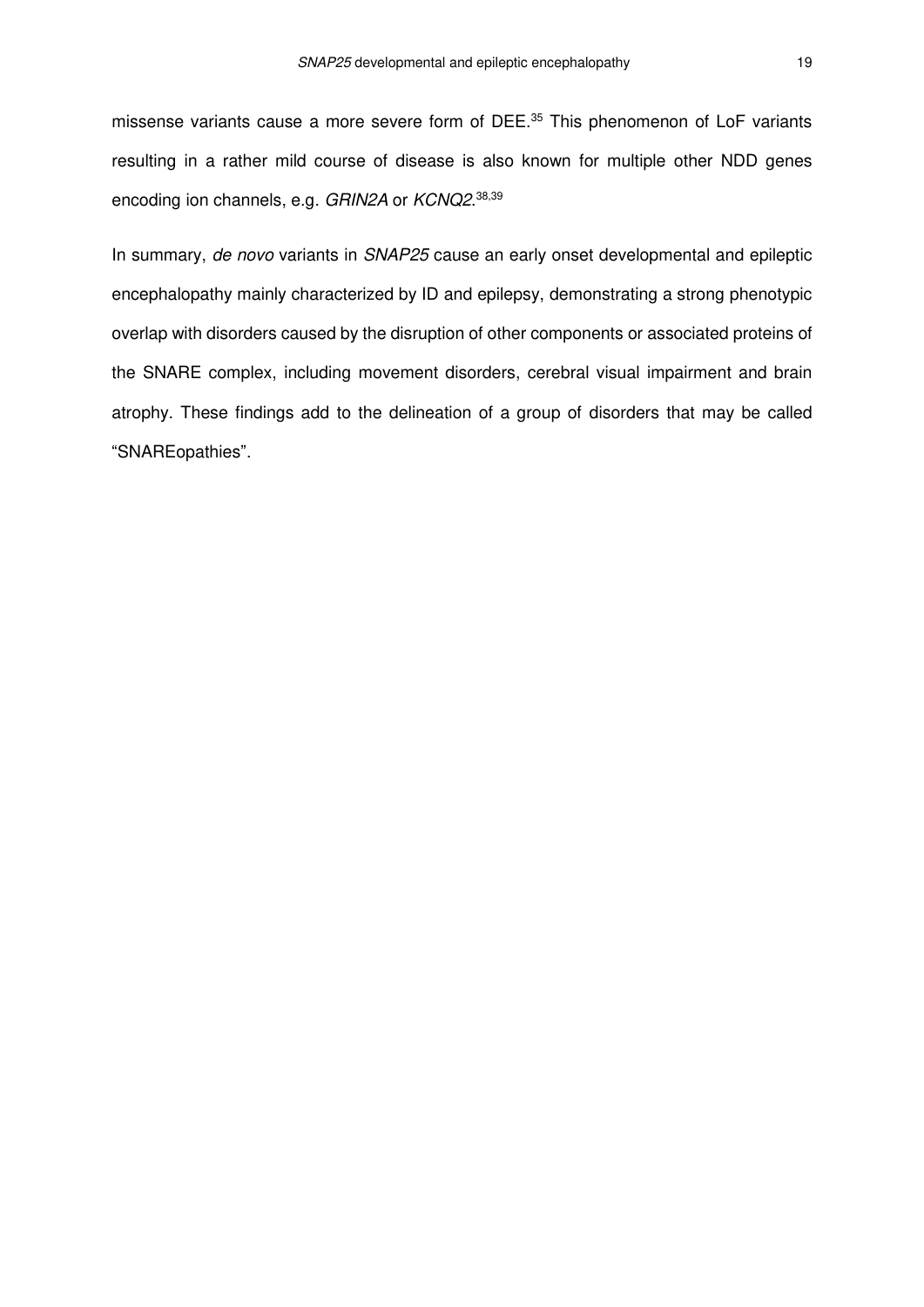#### **Acknowledgements**

We thank the patients and their families for their participation and support of this study. We especially thank Elizabeth Dellureficio for her continuous efforts to bring affected families together.

Work on individual 5 was supported in part by grants from SFARI and the JPB Foundation.

We thank the clinicians involved with the care of these patients including Dr Stephen Nirmal, Dr Alasdair Parker and Dr Manali Chitre, UK. AM, KB and MAK are funded by the NIHR GOSH BRC. The views expressed are those of the author(s) and not necessarily those of the NHS, the NIHR or the Department of Health.

Individual 7 was enrolled in the NIHR BioResource research study, supported by the Cambridge Biomedical Research Centre and the National Institute for Health Research (NIHR) for the NIHR BioResource (grant number RG65966).

Individual 17 was ascertained in the Duke Genome Sequencing Clinic. Funding for the Duke Genome Sequencing Clinic which is supported by the Duke University Health System.

Individual V6 was enrolled in Care4Rare Canada Consortium, funded by Genome Canada, Ontario Genomics Institute (OGI-147), Canadian Institutes of Health Research, Ontario Research Fund, Genome Alberta, Genome British Columbia, BC Children's Hospital Foundation, BC Children's Hospital Research Institute, BC Provincial Health Services Authority, Genome Quebec, and Children's Hospital of Eastern Ontario Foundation.

This study makes use of data generated by the DECIPHER Consortium. A full list of centres who contributed to the generation of the data is available from https://decipher.sanger.ac.uk/ and via email from decipher@sanger.ac.uk. Funding for the project was provided by the Wellcome Trust.

R.S.M. was supported by a grant from the Lundbeck Foundation (R277-2018-802). Funding for the Duke Genome Sequencing Clinic was provided by Duke University Health System.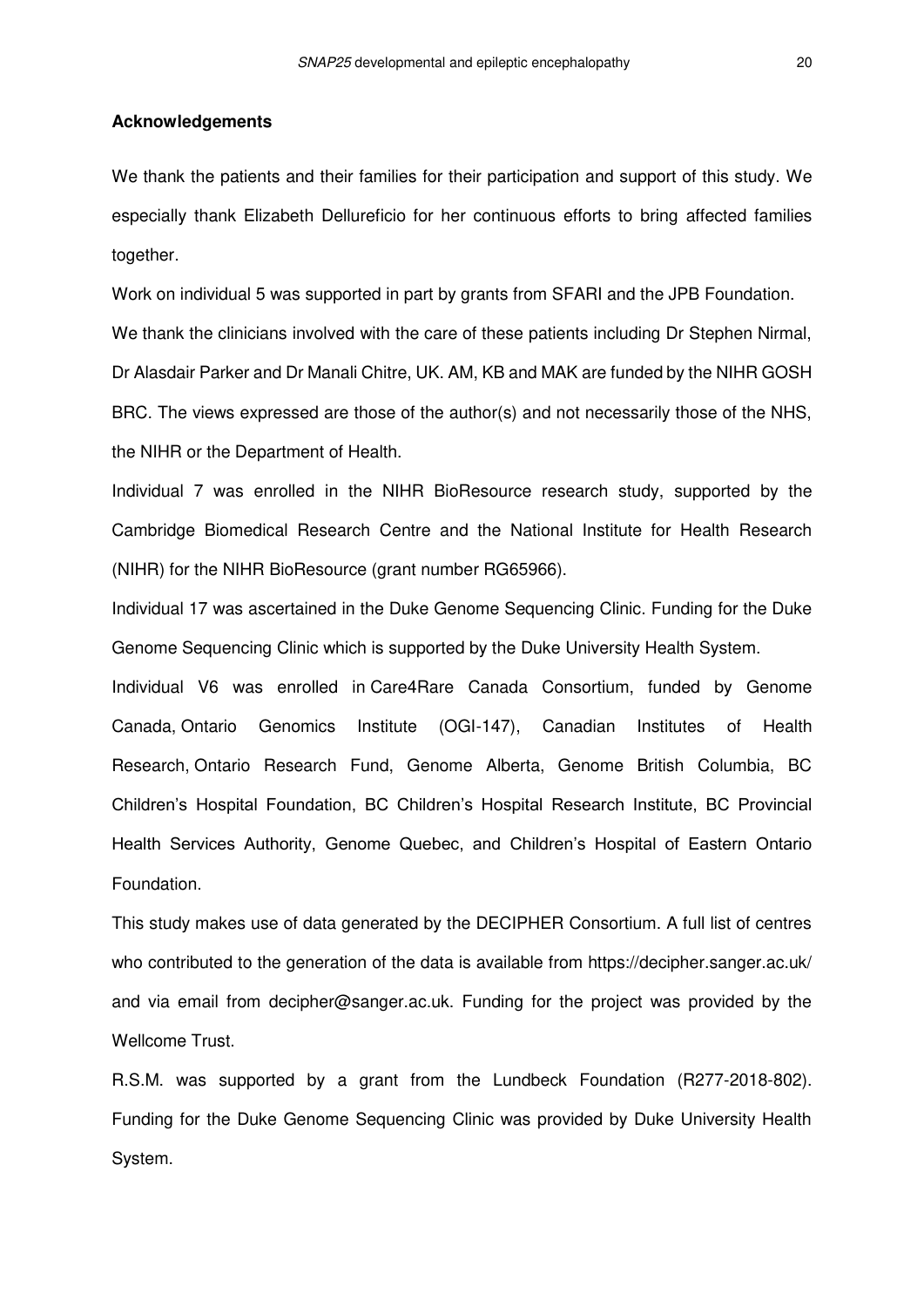Research reported in this publication was supported by the National Human Genome Research Institute of the National Institutes of Health under Award Number U01HG009599. The content is solely the responsibility of the authors and does not necessarily represent the official views of the National Institutes of Health. Amendola et. al. American Journal of Human Genetics. 2018 Sep 6;103(3):319-327. doi: 10.1016/j.ajhg.2018.08.007

We thank Katherine R. Chao for her help with the exome data analysis. The work in C.G. Bönnemann's laboratory is supported by intramural funds from the NIH National Institute of Neurological Disorders and Stroke. Sequencing and analysis were provided by the Broad Institute of MIT and Harvard Center for Mendelian Genomics (Broad CMG) and was funded by the National Human Genome Research Institute, the National Eye Institute, and the National Heart, Lung and Blood Institute grant UM1 HG008900 to Daniel MacArthur and Heidi Rehm.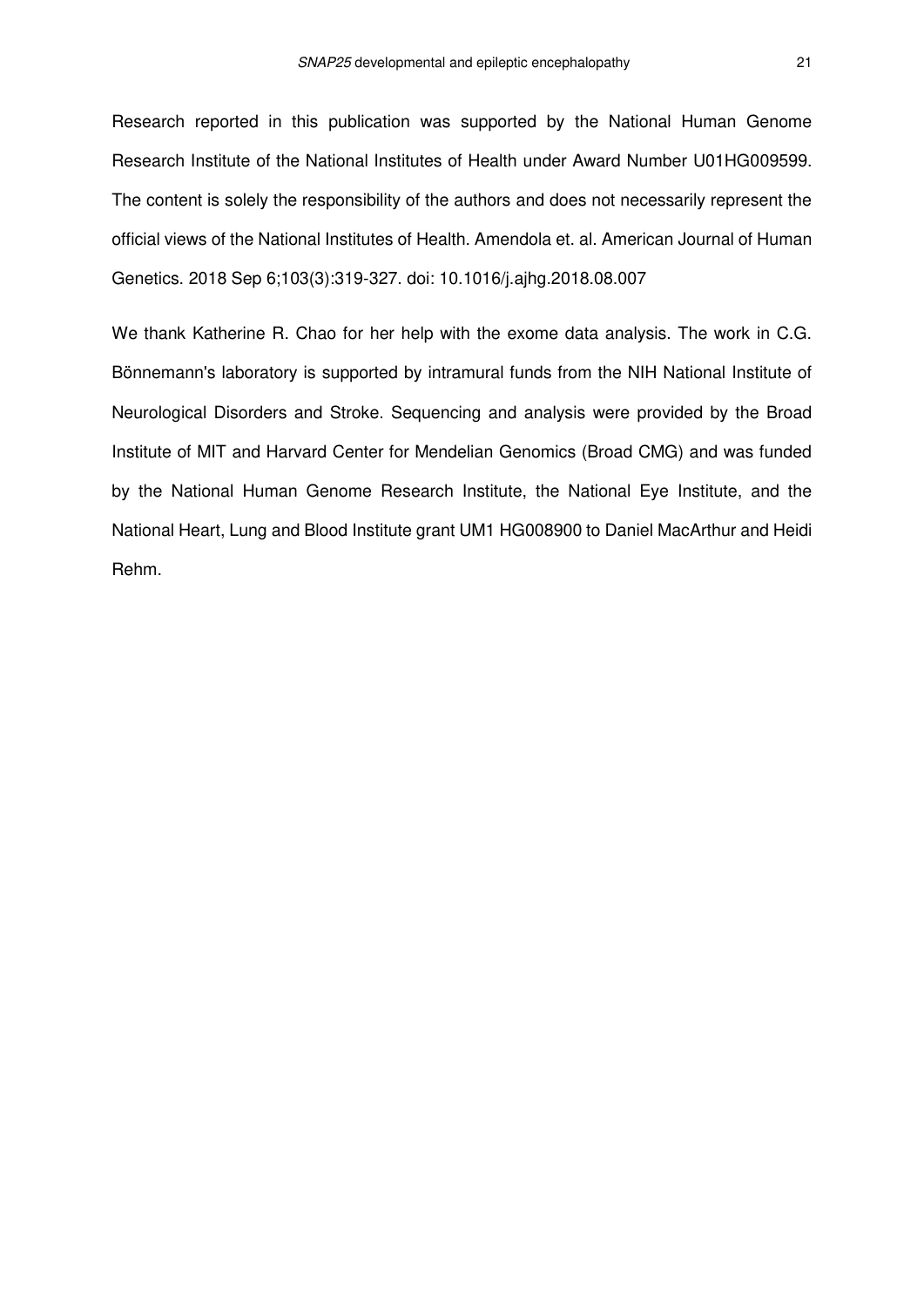#### **References**

- 1. Rizo J, Xu J. The Synaptic Vesicle Release Machinery. Annu Rev Biophys. 2015;44:339-367. doi:10.1146/annurev-biophys-060414-034057
- 2. Jahn R, Fasshauer D. Molecular machines governing exocytosis of synaptic vesicles. Nature. 2012;490(7419):201-207. doi:10.1038/nature11320
- 3. Ramakrishnan NA, Drescher MJ, Drescher DG. The SNARE complex in neuronal and sensory cells. Mol Cell Neurosci. 2012;50(1):58-69. doi:10.1016/j.mcn.2012.03.009
- 4. Hepp R, Langley K. SNAREs during development. Cell Tissue Res. 2001;305(2):247- 253. doi:10.1007/s004410100359
- 5. Han J, Pluhackova K, Böckmann RA. The Multifaceted Role of SNARE Proteins in Membrane Fusion. Front Physiol. 2017;8:5. doi:10.3389/fphys.2017.00005
- 6. Saitsu H, Kato M, Mizuguchi T, et al. De novo mutations in the gene encoding STXBP1 (MUNC18-1) cause early infantile epileptic encephalopathy. Nat Genet. 2008;40(6):782-788. doi:10.1038/ng.150
- 7. Salpietro V, Malintan NT, Llano-Rivas I, et al. Mutations in the Neuronal Vesicular SNARE VAMP2 Affect Synaptic Membrane Fusion and Impair Human Neurodevelopment. Am J Hum Genet. 2019;104(4):721-730. doi:10.1016/j.ajhg.2019.02.016
- 8. Schubert J, Siekierska A, Langlois M, et al. Mutations in STX1B, encoding a presynaptic protein, cause fever-associated epilepsy syndromes. Nat Genet. 2014;46(12):1327-1332. doi:10.1038/ng.3130
- 9. Redler S, Strom TM, Wieland T, et al. Variants in CPLX1 in two families with autosomal-recessive severe infantile myoclonic epilepsy and ID. Eur J Hum Genet EJHG. 2017;25(7):889-893. doi:10.1038/ejhg.2017.52
- 10. Baker K, Gordon SL, Melland H, et al. SYT1-associated neurodevelopmental disorder: a case series. Brain J Neurol. 2018;141(9):2576-2591. doi:10.1093/brain/awy209
- 11. Verhage M, Sørensen JB. SNAREopathies: Diversity in Mechanisms and Symptoms. Neuron. 2020;107(1):22-37. doi:10.1016/j.neuron.2020.05.036
- 12. Heyne HO, Singh T, Stamberger H, et al. De novo variants in neurodevelopmental disorders with epilepsy. Nat Genet. 2018;50(7):1048-1053. doi:10.1038/s41588-018- 0143-7
- 13. Rohena L, Neidich J, Truitt Cho M, et al. Mutation in SNAP25 as a novel genetic cause of epilepsy and intellectual disability. Rare Dis Austin Tex. 2013;1:e26314. doi:10.4161/rdis.26314
- 14. Shen X-M, Selcen D, Brengman J, Engel AG. Mutant SNAP25B causes myasthenia, cortical hyperexcitability, ataxia, and intellectual disability. Neurology. 2014;83(24):2247-2255. doi:10.1212/WNL.0000000000001079
- 15. Liang J-S, Wang J-S, Lin L-J, Yang M-T, Hung K-L, Lu J-F. Genetic Diagnosis in Children with Epilepsy and Developmental Delay/Mental Retardation Using Targeted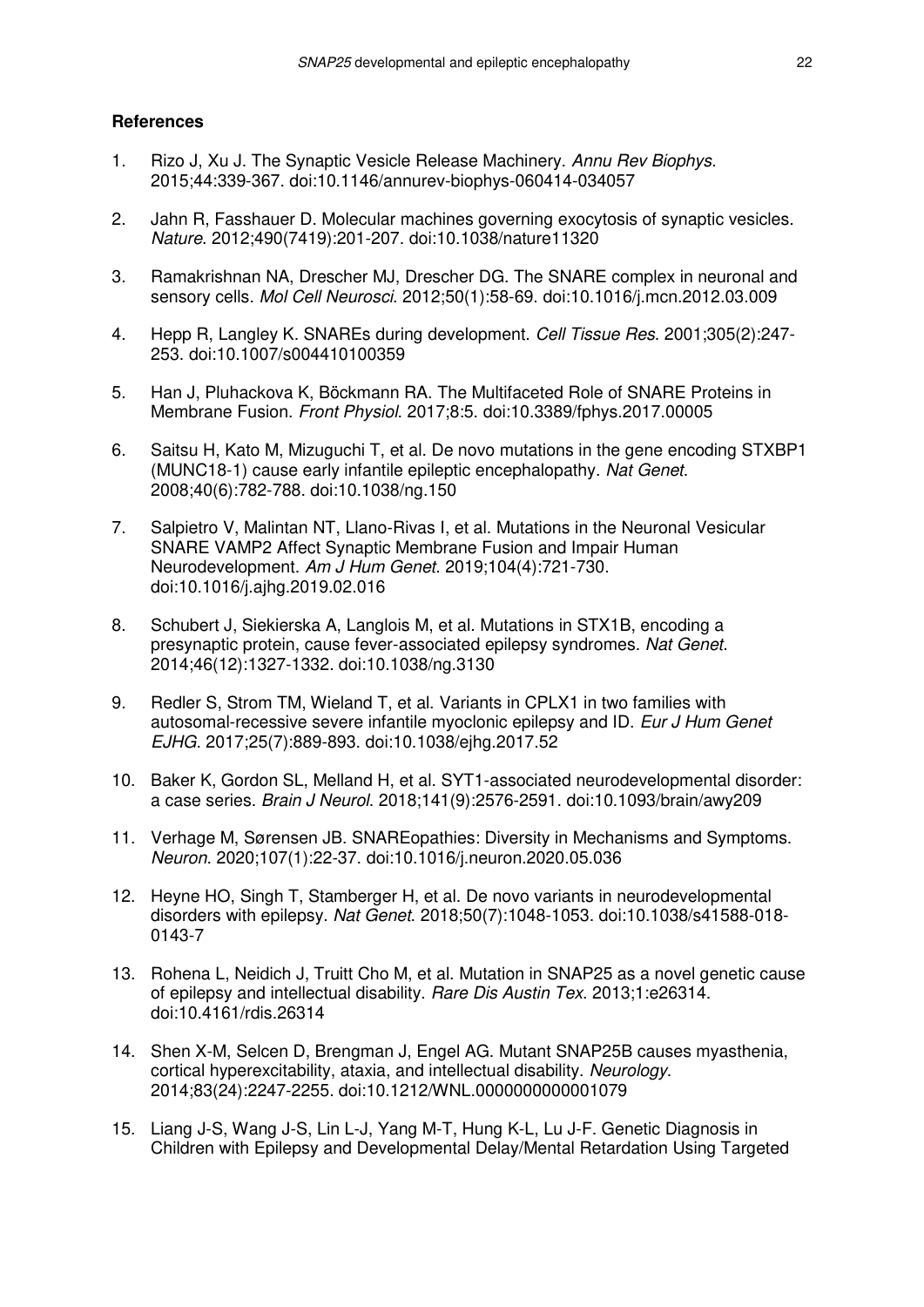Gene Panel Analysis. Neuropsychiatry. 2018;08(05). doi:10.4172/Neuropsychiatry.1000494

- 16. Hamdan FF, Myers CT, Cossette P, et al. High Rate of Recurrent De Novo Mutations in Developmental and Epileptic Encephalopathies. Am J Hum Genet. 2017;101(5):664- 685. doi:10.1016/j.ajhg.2017.09.008
- 17. Fukuda H, Imagawa E, Hamanaka K, et al. A novel missense SNAP25b mutation in two affected siblings from an Israeli family showing seizures and cerebellar ataxia. J Hum Genet. 2018;63(5):673-676. doi:10.1038/s10038-018-0421-3
- 18. Sobreira N, Schiettecatte F, Valle D, Hamosh A. GeneMatcher: a matching tool for connecting investigators with an interest in the same gene. Hum Mutat. 2015;36(10):928-930. doi:10.1002/humu.22844
- 19. Lek M, Karczewski KJ, Minikel EV, et al. Analysis of protein-coding genetic variation in 60,706 humans. Nature. 2016;536(7616):285-291. doi:10.1038/nature19057
- 20. Richards S, Aziz N, Bale S, et al. Standards and guidelines for the interpretation of sequence variants: a joint consensus recommendation of the American College of Medical Genetics and Genomics and the Association for Molecular Pathology. Genet Med Off J Am Coll Med Genet. 2015;17(5):405-424. doi:10.1038/gim.2015.30
- 21. Rentzsch P, Witten D, Cooper GM, Shendure J, Kircher M. CADD: predicting the deleteriousness of variants throughout the human genome. Nucleic Acids Res. 2019;47(D1):D886-D894. doi:10.1093/nar/gky1016
- 22. Ioannidis NM, Rothstein JH, Pejaver V, et al. REVEL: An Ensemble Method for Predicting the Pathogenicity of Rare Missense Variants. Am J Hum Genet. 2016;99(4):877-885. doi:10.1016/j.ajhg.2016.08.016
- 23. Schwarz JM, Rödelsperger C, Schuelke M, Seelow D. MutationTaster evaluates disease-causing potential of sequence alterations. Nat Methods. 2010;7(8):575-576. doi:10.1038/nmeth0810-575
- 24. Jagadeesh KA, Wenger AM, Berger MJ, et al. M-CAP eliminates a majority of variants of uncertain significance in clinical exomes at high sensitivity. Nat Genet. 2016;48(12):1581-1586. doi:10.1038/ng.3703
- 25. Adzhubei I, Jordan DM, Sunyaev SR. Predicting functional effect of human missense mutations using PolyPhen-2. Curr Protoc Hum Genet. 2013;Chapter 7:Unit7.20. doi:10.1002/0471142905.hg0720s76
- 26. Cooper GM, Stone EA, Asimenos G, et al. Distribution and intensity of constraint in mammalian genomic sequence. Genome Res. 2005;15(7):901-913. doi:10.1101/gr.3577405
- 27. Guex N, Peitsch MC. SWISS-MODEL and the Swiss-PdbViewer: an environment for comparative protein modeling. Electrophoresis. 1997;18(15):2714-2723. doi:10.1002/elps.1150181505
- 28. Zhao M, Wu S, Zhou Q, et al. Mechanistic insights into the recycling machine of the SNARE complex. Nature. 2015;518(7537):61-67. doi:10.1038/nature14148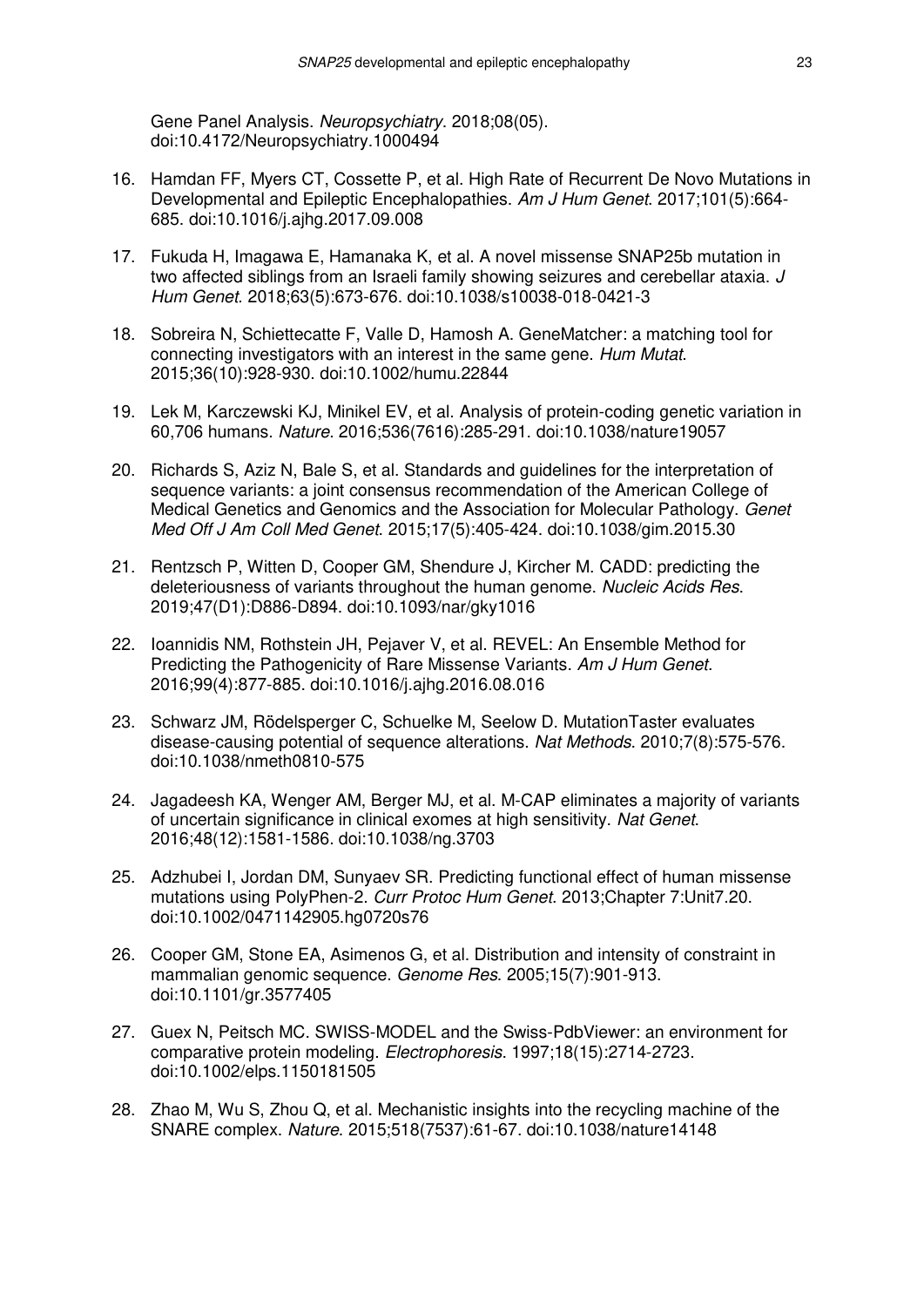- 29. Huang X, Sun S, Wang X, et al. Mechanistic insights into the SNARE complex disassembly. Sci Adv. 2019;5(4):eaau8164. doi:10.1126/sciadv.aau8164
- 30. White KI, Zhao M, Choi UB, Pfuetzner RA, Brunger AT. Structural principles of SNARE complex recognition by the AAA+ protein NSF. eLife. 2018;7. doi:10.7554/eLife.38888
- 31. Sayle RA, Milner-White EJ. RASMOL: biomolecular graphics for all. Trends Biochem Sci. 1995;20(9):374. doi:10.1016/s0968-0004(00)89080-5
- 32. The UniProt Consortium. UniProt: a worldwide hub of protein knowledge. Nucleic Acids Res. 2019;47(D1):D506-D515. doi:10.1093/nar/gky1049
- 33. Ma L, Kang Y, Jiao J, et al. α-SNAP Enhances SNARE Zippering by Stabilizing the SNARE Four-Helix Bundle. Cell Rep. 2016;15(3):531-539. doi:10.1016/j.celrep.2016.03.050
- 34. López-Rivera JA, Pérez-Palma E, Symonds J, et al. A catalogue of new incidence estimates of monogenic neurodevelopmental disorders caused by de novo variants. Brain J Neurol. 2020;143(4):1099-1105. doi:10.1093/brain/awaa051
- 35. Wolking S, May P, Mei D, et al. Clinical spectrum of STX1B-related epileptic disorders. Neurology. 2019;92(11):e1238-e1249. doi:10.1212/WNL.0000000000007089
- 36. Popp MW-L, Maquat LE. Organizing principles of mammalian nonsense-mediated mRNA decay. Annu Rev Genet. 2013;47:139-165. doi:10.1146/annurev-genet-111212- 133424
- 37. Corradini I, Donzelli A, Antonucci F, et al. Epileptiform activity and cognitive deficits in SNAP-25(+/-) mice are normalized by antiepileptic drugs. Cereb Cortex N Y N 1991. 2014;24(2):364-376. doi:10.1093/cercor/bhs316
- 38. Strehlow V, Heyne HO, Vlaskamp DRM, et al. GRIN2A-related disorders: genotype and functional consequence predict phenotype. Brain J Neurol. 2019;142(1):80-92. doi:10.1093/brain/awy304
- 39. Weckhuysen S, Mandelstam S, Suls A, et al. KCNQ2 encephalopathy: emerging phenotype of a neonatal epileptic encephalopathy. Ann Neurol. 2012;71(1):15-25. doi:10.1002/ana.22644
- 40. Lex A, Gehlenborg N, Strobelt H, Vuillemot R, Pfister H. UpSet: Visualization of Intersecting Sets. IEEE Trans Vis Comput Graph. 2014;20(12):1983-1992. doi:10.1109/TVCG.2014.2346248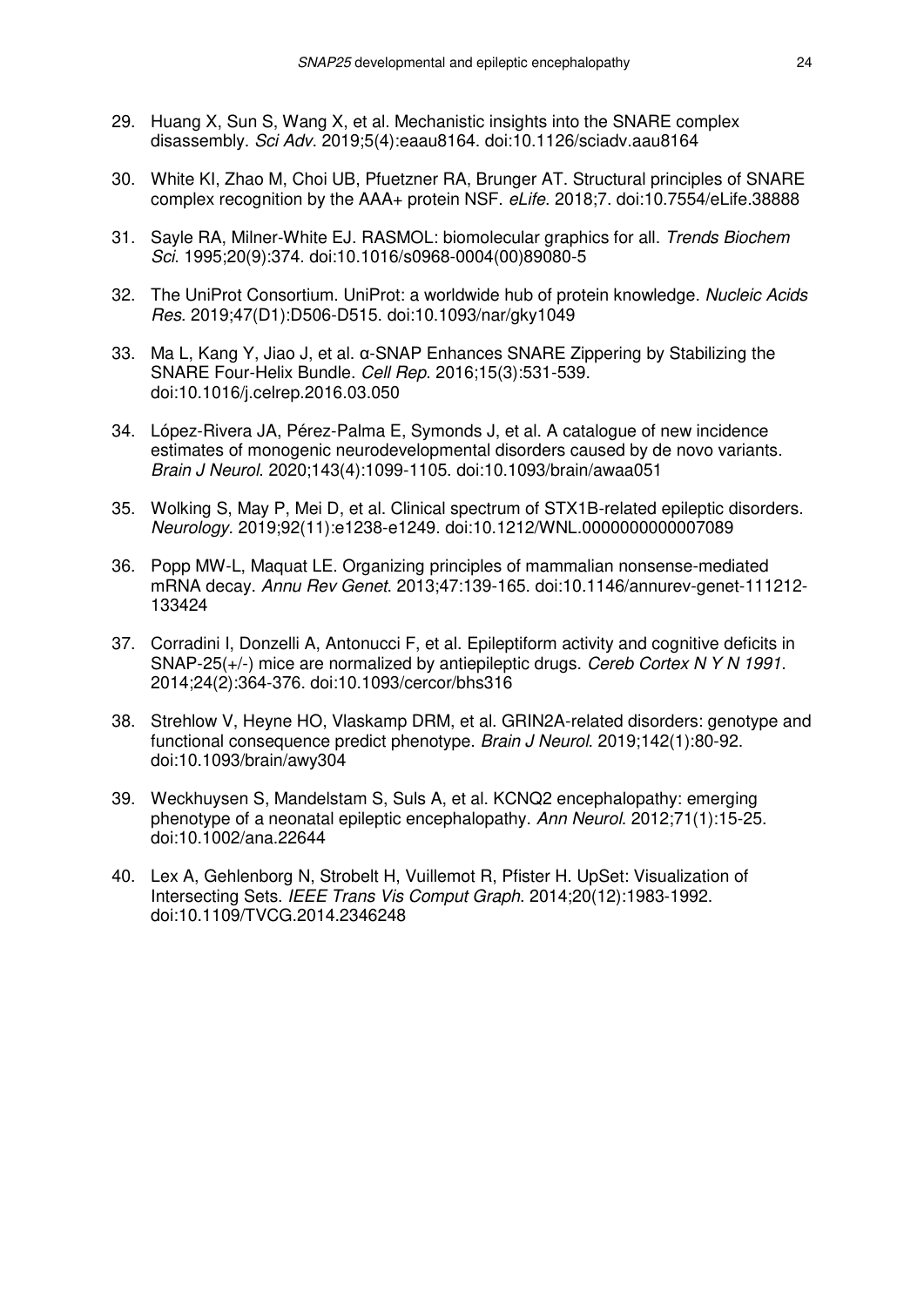#### **Web Resources**

DECIPHER, https://decipher.sanger.ac.uk/ gnomAD, http://gnomad.broadinstitute.org/ GeneMatcher, https://genematcher.org/ GenBank, https://www.ncbi.nlm.nih.gov/genbank/ OMIM, http://www.omim.org/ R, http://www.r-project.org/

UniProt database, https://www.uniprot.org/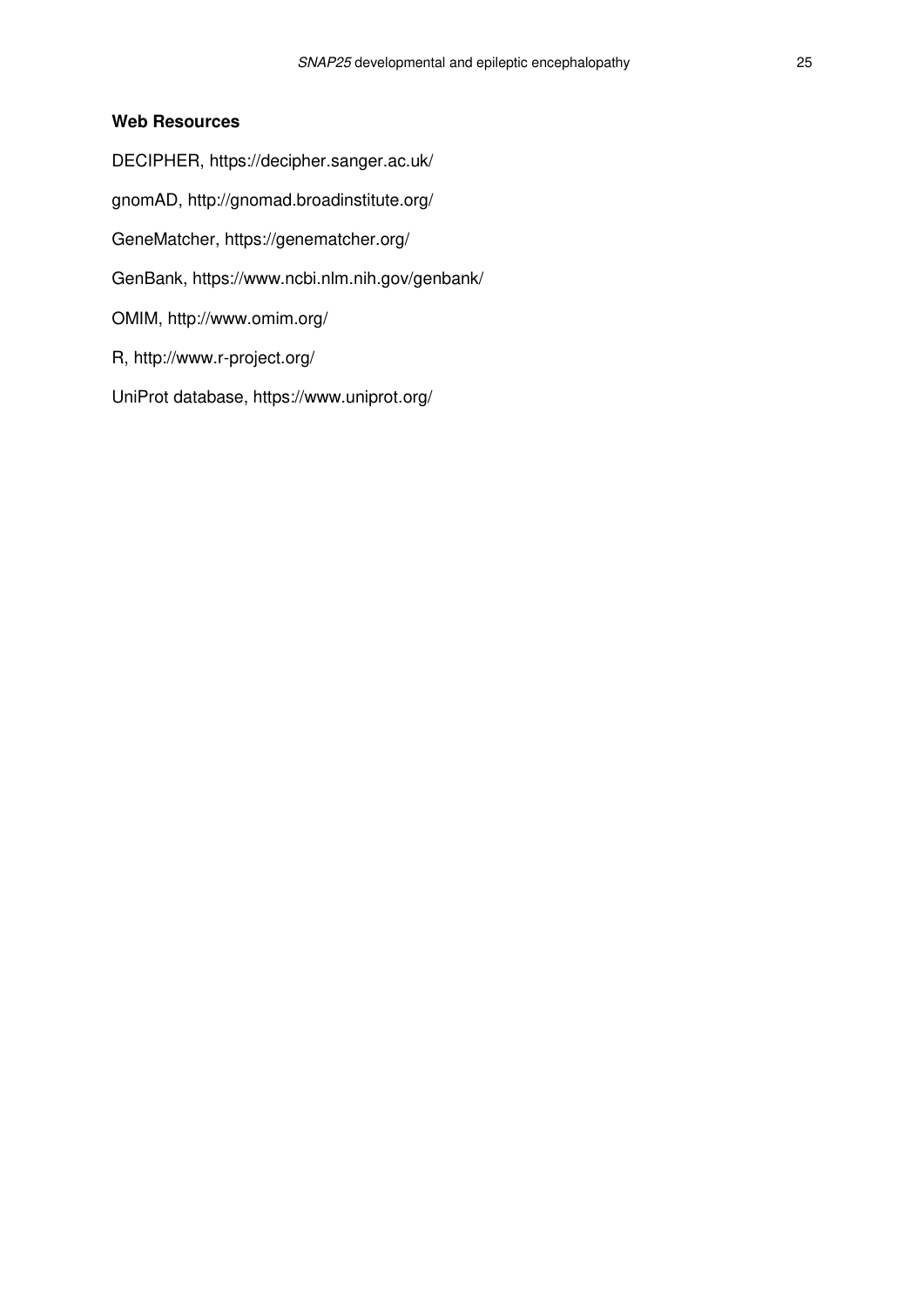#### **Figures, Titles and Legends**

Fig. 1: Overview of SNAP25 variants and phenotypes (A) Upset-Plot<sup>40</sup> of recurrent phenotypic combinations. The colored bars show the absolute number of observations of a certain phenotype in this cohort. The black bars indicate how many individuals presented with a certain phenotypic combination.

(B) Location of missense and loss-of-function variants in SNAP25 with respect to domain structure (GenBank: NM\_130811.3). Variants above protein scheme are de novo variants reported in this cohort with red circles indicating missense variants and orange squares indicating loss-of-function variants. Below the protein scheme are missense variants in gnomAD with allele count and the degree of coloring being proportionate to the allele count with the lightest grey indicating singletons. Abbreviations are as follows: t-SNARE c-c h  $1 = t$ -SNARE coiled-coil homology domain 1; t-SNARE c-c h  $2 = t$ -SNARE coiled-coil homology domain 2.

(C) Density plot of all missense variants (de novo pathogenic or likely pathogenic variants in red and variants present in gnomAD in blue).

Fig. 2: Location and structural effects of the SNAP25 variants detected in this study.

(A) Top view of the SNARE-αSNAP complex. The individual proteins are shown in ribbon presentation and in different colors: SNAP25 (blue), Syntaxin (green), VAMP2 (cyan), αSNAP (yellow, orange, red, purple). Residues, for which variants were detected, are shown in spacefilled presentation and colored according to their atom type (cpk coloring). (B) Side view of the complex shown in (A).

(C) Interactions of Gly43 in the wildtype. Gly43 (gray) is located at a sterically demanding position of the four-helix bundle close to Leu160 of SNAP25 and Phe216 of syntaxin. (D) The longer sidechain of the p.(Gly43Arg) variant forms steric clashes (red dotted circles) with the Leu160 and Phe216 sidechain thereby destabilizing the helix bundle.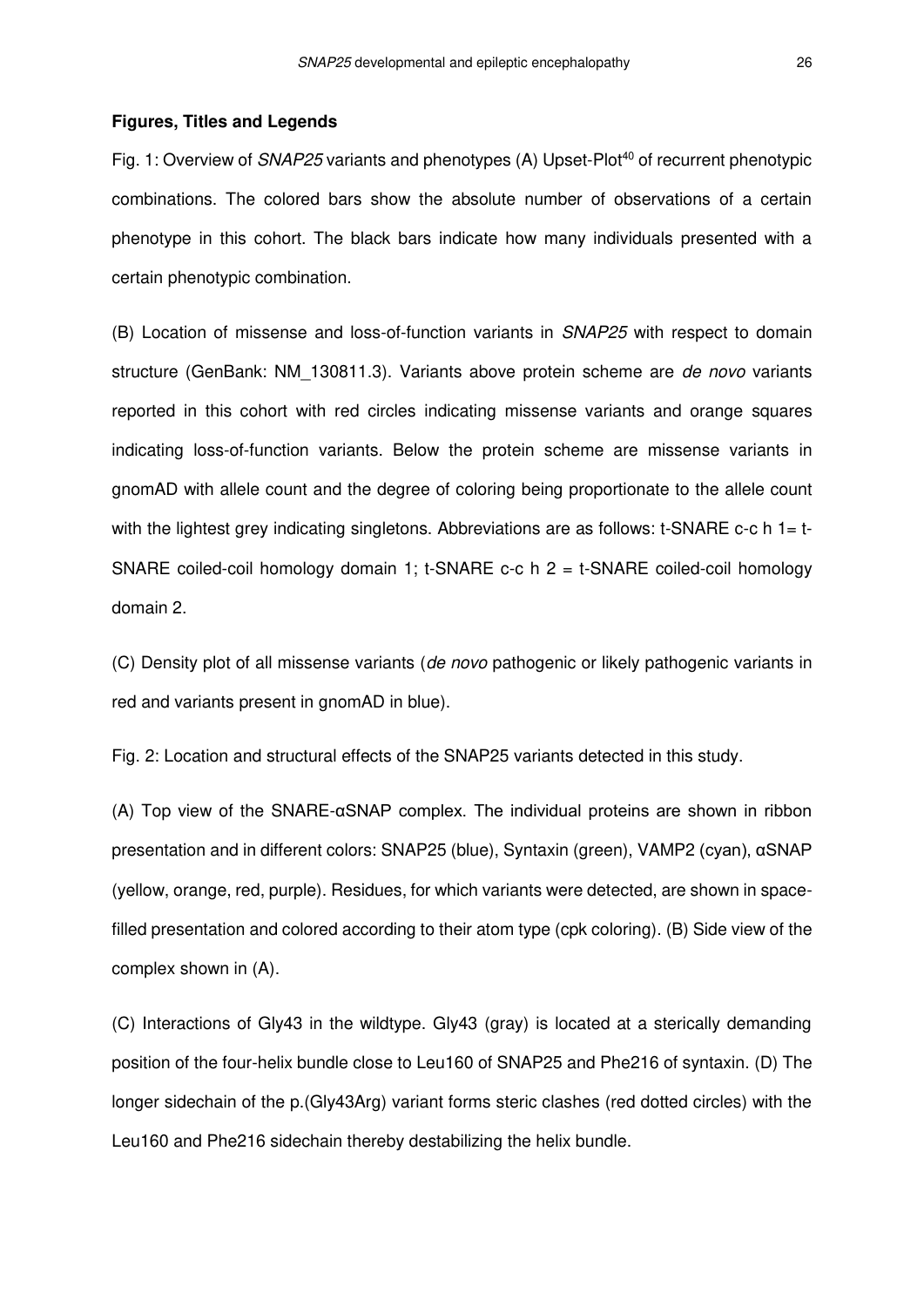(E) Interactions of Ala199 in the wildtype. Ala199 (gray) is located in spatial proximity to Phe77 of VAMP2. (F) The longer sidechain of the p.(Ala199Val) variant forms steric clashes (red dotted circle) with the Phe77 sidechain thereby destabilizing the SNAP25-VAMP2 interaction.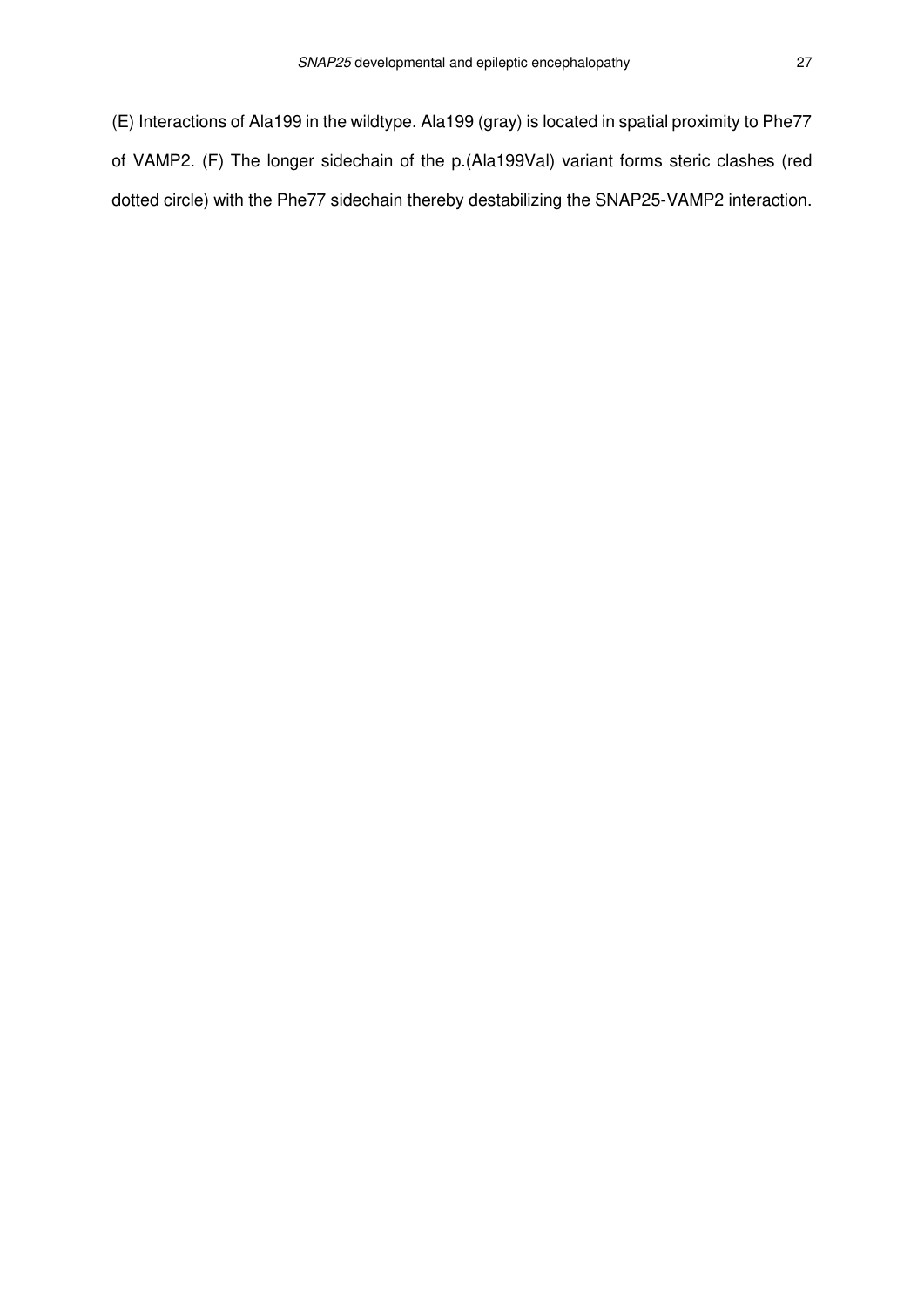#### **Tables**

Table 1. Summary of clinical findings in individuals with pathogenic or likely pathogenic de novo variants in SNAP25. Variant nomenclature corresponds to GenBank: NM\_130811.3. Abbreviations: +, phenotype present (not specified); -, phenotype not present; ASD, autism spectrum disorder; CVI, cerebral visual impairment; DD, developmental delay; ES , epileptic spasms; F, female; FS, focal seizures; GS, generalized seizures; ID, intellectual disability; M, male; m, months; MH, muscular hypotonia; n/a, not available; w, weeks; y, years.